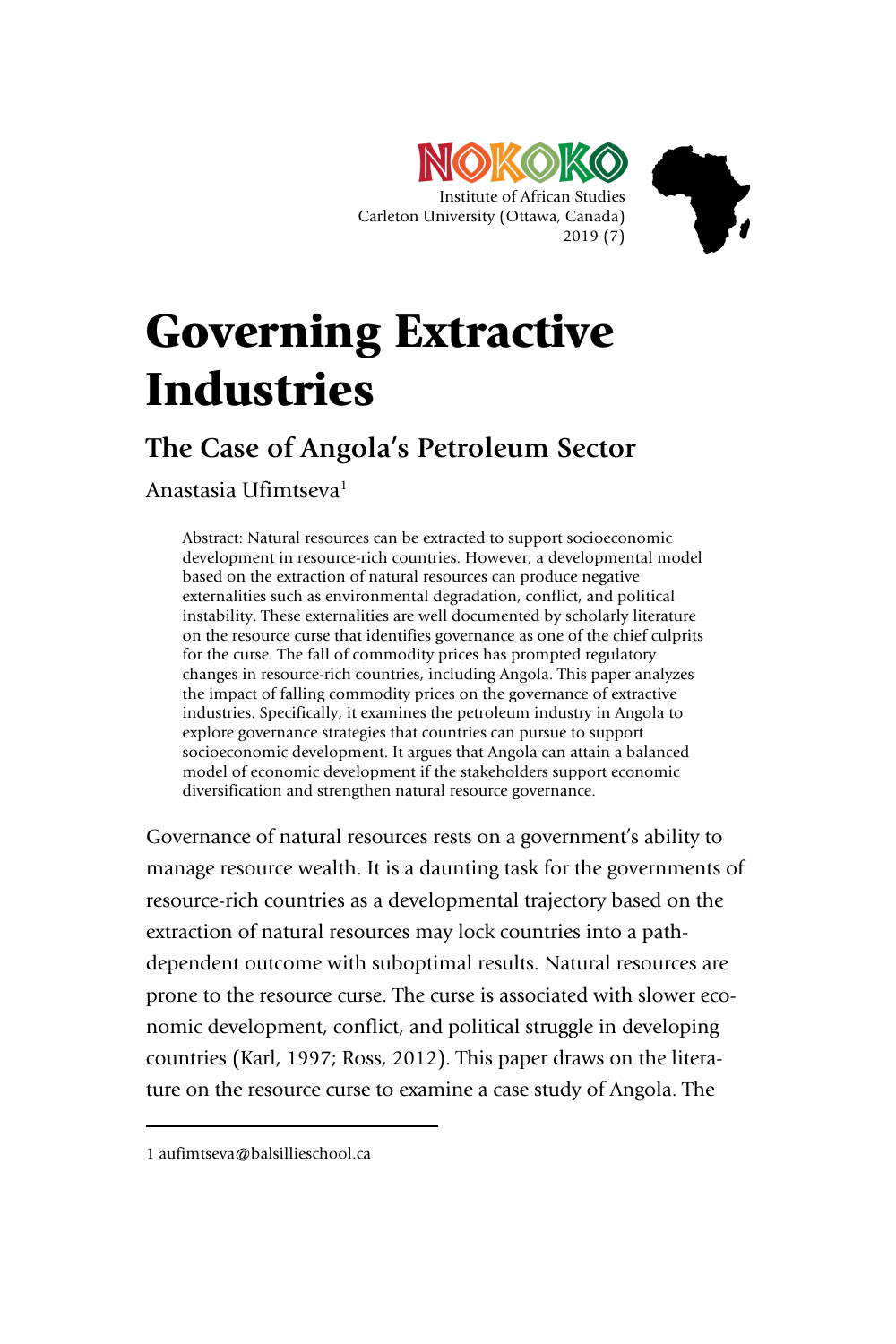objective of this paper is to identify natural resource governance options which Angola can use to support its economic and social development as it transitions away from the Dos Santos era of political and economic leadership.

Angola presents an interesting case study from a perspective of qualitative research. It is a resource-rich, post-conflict country. Amongst countries located in the Sub-Saharan Africa, Angola ranks as the third largest economy, second largest oil producer, and the third-largest producer of diamonds (Business Monitor International, 2015a). While Angola has the potential to attain a sustained economic development through diversification, it must overcome the resource curse, which is rooted in Angola's dependence on extractive industries. As demonstrated by the global collapse in oil prices in 2008 and then again in 2014, Angola's economic overreliance on the petroleum sector is unsustainable in the long term. In this paper, I propose that Angola's domestic political actors can cooperate with international organizations and transnational corporations to promote economic diversification, as recommended by Angola's *National Developmental Plan 2018 -2022* (Government of Angola, 2018a). The paper focuses on the changes in the Angolan political economy in the aftermath of the 2017 presidential election that marked a change in governing coalition away from a Dos Santos 38 year political reign and toward João Lourenço's leadership of Angola and the *Movimento Popular de Libertação de Angola* (MPLA). At the time of this transition, Angola represents a contemporary case for investigating how a change in political leadership creates space for structural economic transformation to reduce the constraints of the resource curse, given political imperatives of retaining access to economic rents to retain political power.

To examine this proposition, the paper proceeds to analyze Angola's natural resource sector. First, it outlines the existing debates in the resource curse literature. Second, it considers the historical emergence of resource dependence in Angola's economy and contextual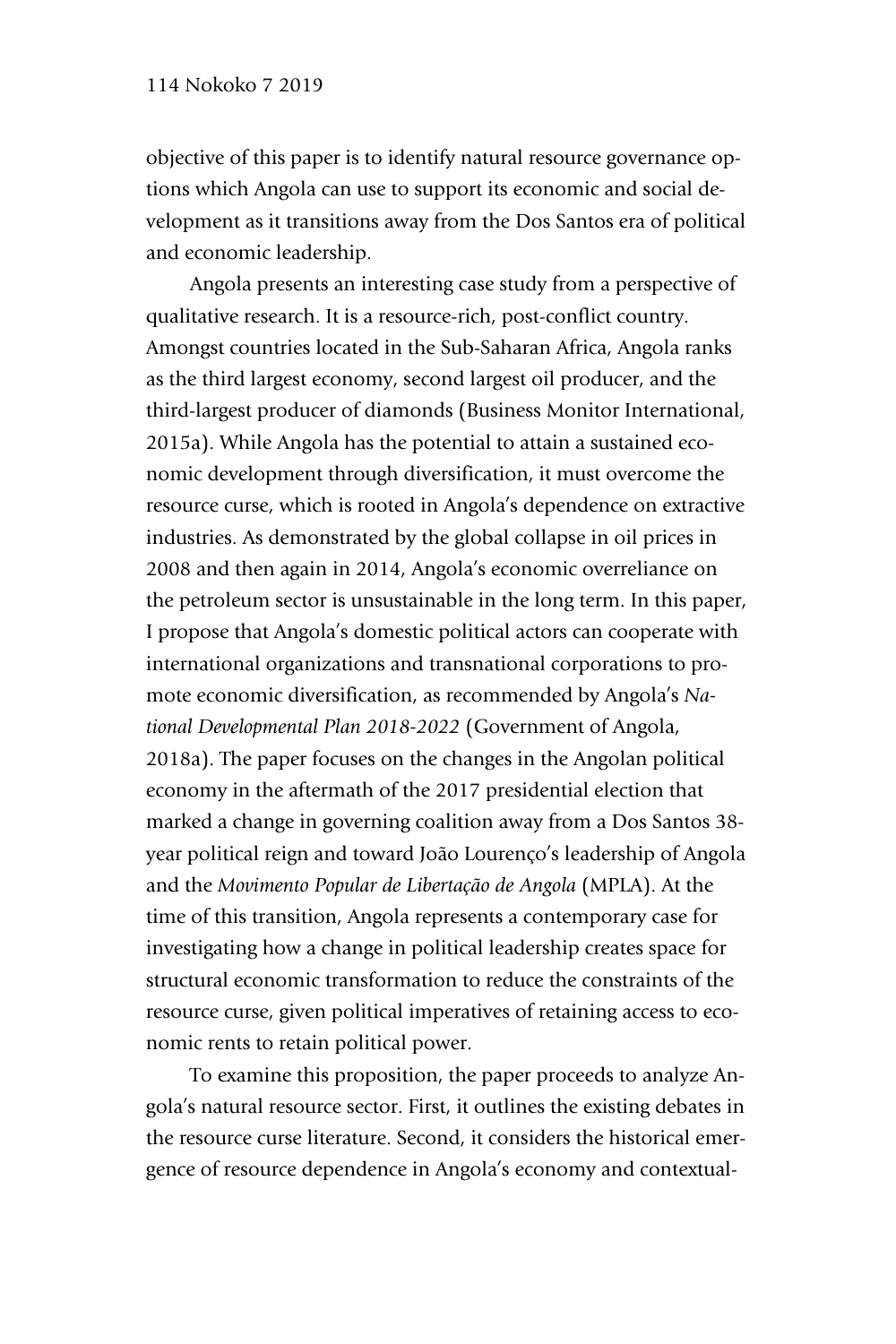izes it within the resource curse debate. Subsequently, it will examine the governance of petroleum extraction, which is the country's main resource that generates the largest revenue for the government. Lastly, the paper outlines strategies for economic diversification before concluding with a preliminary assessment of President Lourenço's economic policy adjustments, in terms of their ability to undo negative political, economic, and social consequences of Angola's oil export dependency.

## The Resource Curse Debate

Resource-rich countries, blessed with abundant natural resources, are faced with a set of unique problems that are known as the *resource curse* in the literature. This term first appeared in qualitative and quantitative studies conducted in the 1980s and 1990s (Gelb, 1988; Auty, 1993; Karl, 1997). The extensive literature on the resource curse lists a set of pathologies that resource-rich countries may experience. In the realm of economy, states suffering from the resource curse develop slower than their counterparts (Sachs & Warner 2001), exhibit low levels of human development (Ross, 2012), rank high on corruption levels (Leite & Weidmann, 1999), suffer from economic inequality, have rampant poverty, and exhibit high unemployment (Ross, 2012). Scholars examining political aspects of the curse have found a correlation between natural resource abundance and authoritarian regimes (Jensen & Wantchekon, 2004; Ross, 2012). Scholars have also associated the presence of natural resources with an increased likelihood of a prolonged civil conflict (Collier & Hoeffler, 2006; Ross, 2012). Thus, the curse may affect local economy, politics, and society.

As the studies on the *resource curse* grew into prominence, more scholars became cautious about the existence of the *curse*. Studies by Brunnschweiler and Bulte (2008), Lederman and Maloney (2008), and van der Ploeg and Poelhekke (2010) are among the few that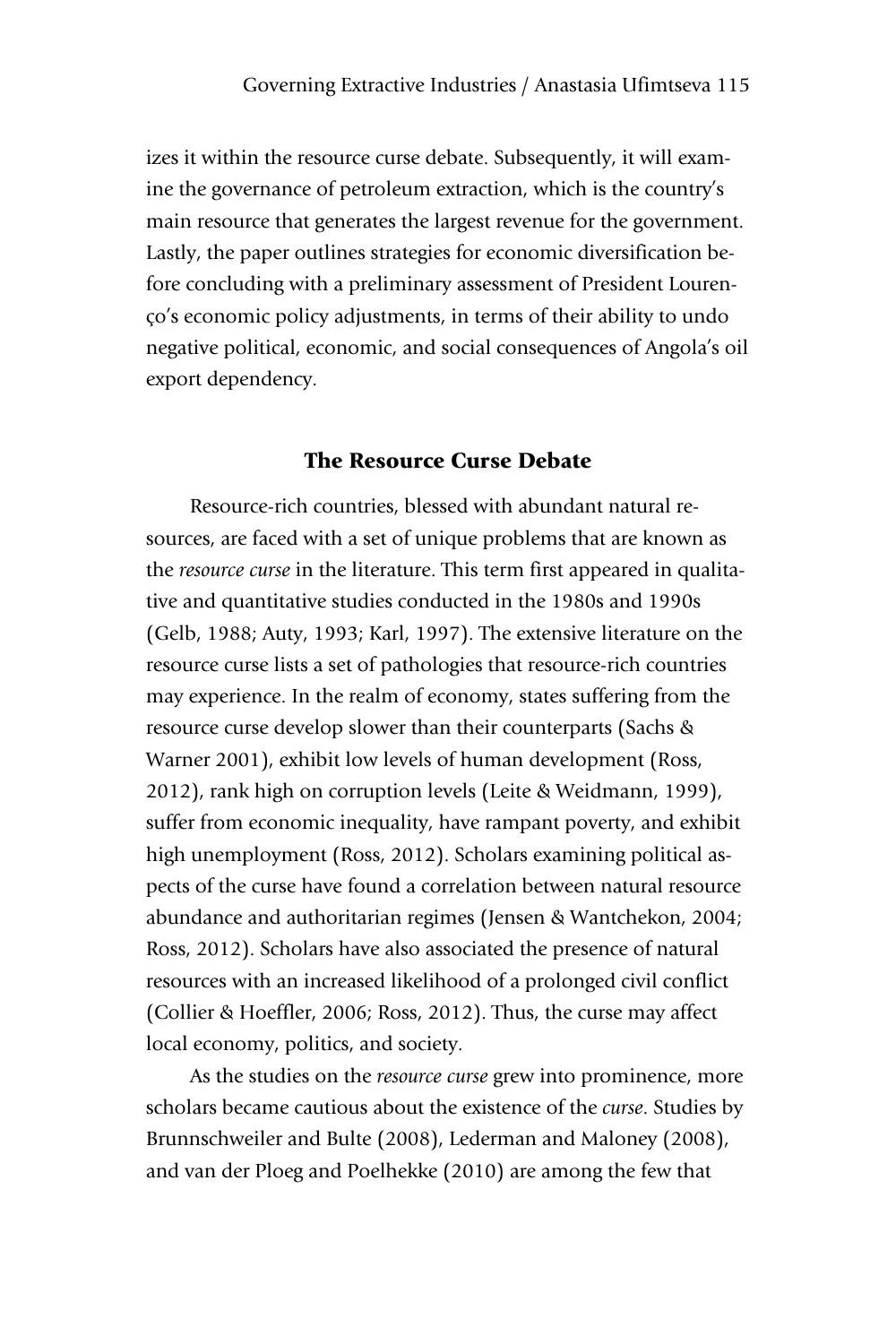#### 116 Nokoko 7 2019

challenge the *resource curse* hypothesis after re-examining measurements and data used by other scholars when studying the resource curse. Despite the broader debate about the existence of the curse, scholars tend to agree that resource extraction is generally problematic due to high development costs, volatile revenue, and the enclave nature of the deposits. Resource extraction is especially difficult for countries that possess "point source" resources, such as hydrocarbons, which are confined by geology and are easily exploited by the local elites (Isham, Woolcock, Pritchett, & Busby, 2005). Since natural resources may be a source of a negative social, economic, and political externalities, their governance becomes a very salient issue for scholars, policymakers, and civil society actors.

For the purposes of this study, it is important to note that not all countries will exhibit these problems and that some countries may experience multiple symptoms of the curse. To illustrate, some countries, such as Norway, exhibit virtually no symptoms of the curse, while others, such as Venezuela, appear to exhibit most of the curse's symptoms. Despite the difference in these outcomes, for most countries, natural resources present a challenge and opportunity, that needs to be properly managed to ensure that it provides benefits while minimizing externalities. In Angola, as I will illustrate in the subsequent section, the curse manifests itself along economic, political, and social dimensions.

## Natural Resource Governance Issues in Angola: Historical Legacy and Contemporary Problems:

Throughout history, Angola's governance structures, designed to govern natural resources, reflected the needs of dominant political actors. Portuguese colonial administration developed Angola's first resource-governance structures after the discovery of large petroleum and diamond deposits in Angola. In 1910, the Portuguese government approved Angola's first oil concession, and in 1956 the Com-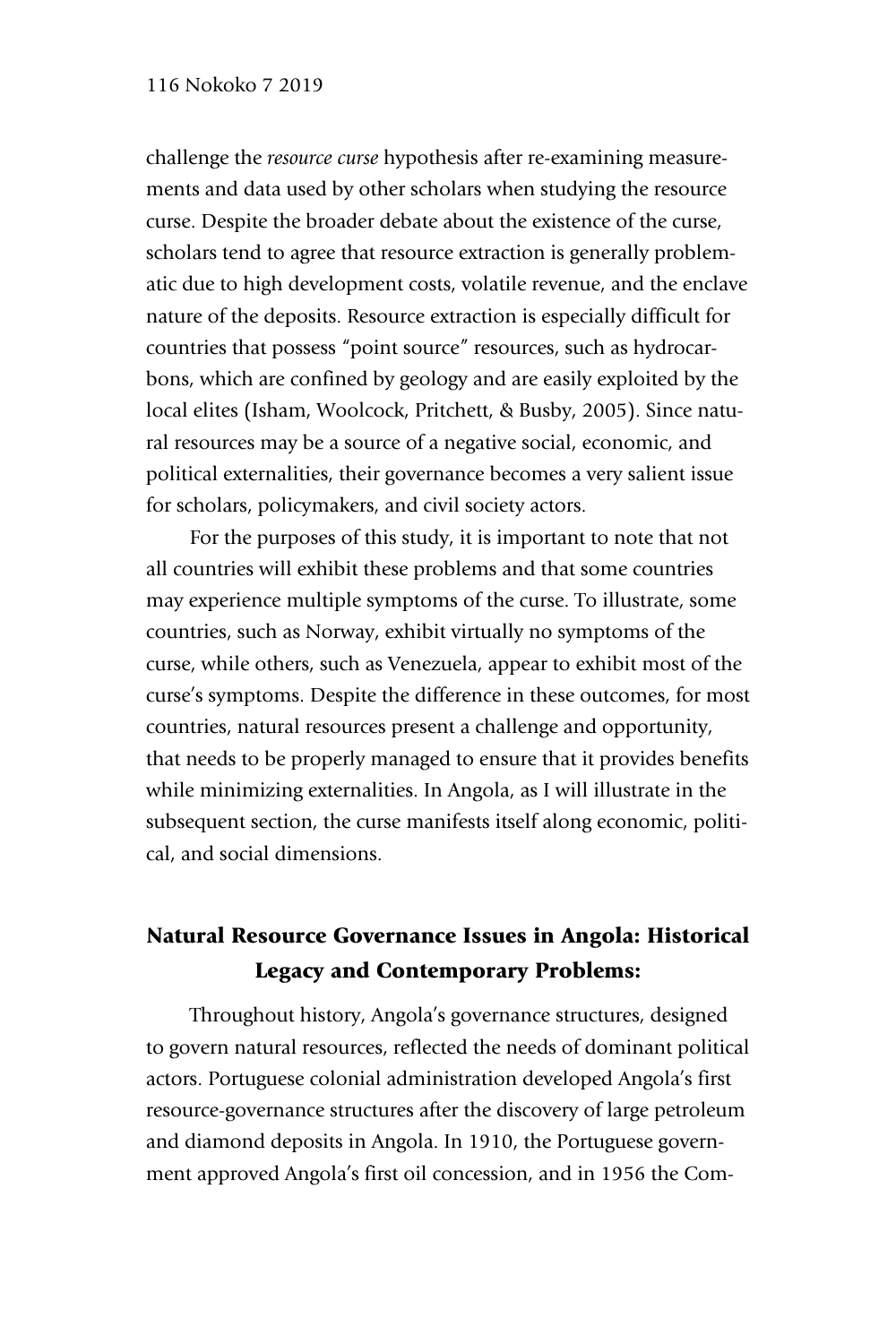panhia de Petróleos de Angola (Petrangol) began oil extraction (García-Rodríguez, García-Rodríguez, Castilla-Gutiérrez, & Major, 2015, p. 169). While petroleum is Angola's most profitable resource, it is not the sole resource coveted by foreign extractive corporations. Angola's abundant diamond reserves began to be exploited in 1917 by the Companhia de Diamantes de Angola (Diamang). Diamang represented a consortium of Portuguese, French, American, and Belgian investors, who enjoyed substantial autonomy from the state (Veranda & Cleveland 2014, pp. 88 and 91). Diamang and Petrangol, with the support of International Oil Corporations (IOCs), were the first administrators and producers of diamonds and oil in Angola.

Angola's extractive governance arrangements were reshaped after Angola gained independence from Portugal in 1975. The liberation struggle from Portugal was characterized by local anti-colonial revolts and guerilla warfare that lasted from 1961 until the independence (Guimarães, 2016). After gaining independence, Angola suffered from a prolonged civil war between the MPLA, União Nacional para a Independência Total de Angola (UNITA) and Frente Nacional para a Libertação de Angola (FNLA) that lasted around 22 years and ended in 2002, leaving the MPLA government victorious. The parameters of this were shaped by the dynamics of the Cold War as MPLA, UNITA and FNLA received support from various foreign governments (Le Billion, 2001; Guimarães, 2016).

Angola's history as a post-colonial and post-conflict nation shapes its approach to resource governance. In the post-colonial period, Angola's economic activities focused on the extraction of domestic natural resources as other economic sectors were underdeveloped (Botchway, 2011). Angola decided to nationalize foreign mining companies and to create state-owned enterprises to manage the extraction of its natural resources. While scholars note that the postcolonial governance arrangements have reproduced colonial extractive structures (Le Billon, 2001; Malaquias, 2001), it is important to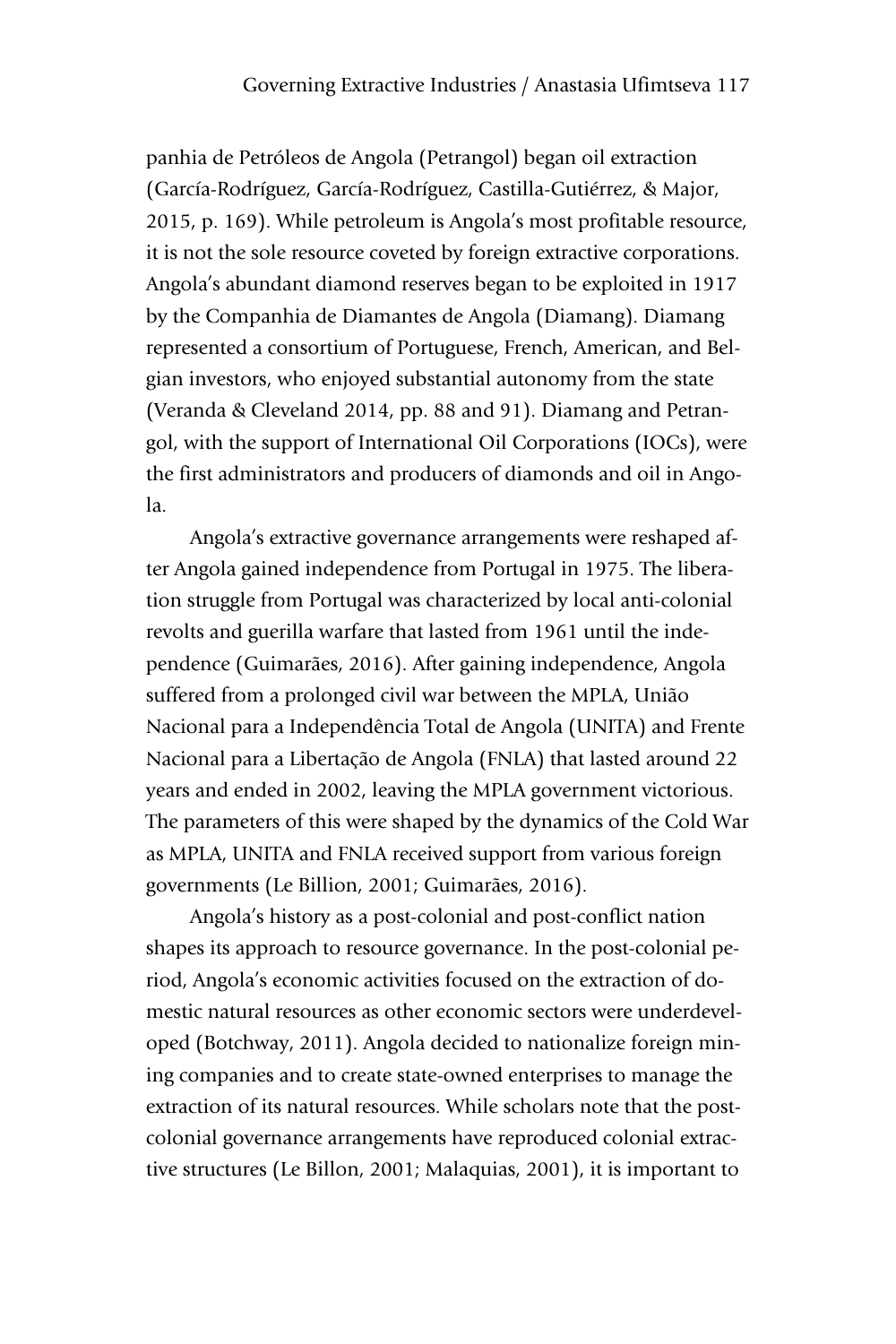add that governance arrangements have become more fragmented as a result of the civil war. To illustrate this, there were parallel governance arrangements in the resource sector to meet the needs of multiple authorities that were represented by the warring parties—MPLA, UNITA, and FNLA. MPLA relied on oil revenues generated by the parastatal, Sociedade Nacional de Combustíves de Angola (Sonangol), and used it to finance MPLA's military operations and state expenditures (Aguilar & Goldstein, 2009). On the other hand, UNITA used illicit money from its diamond revenue to bankroll its military operations (Le Billon, 2001; Weigert, 2011, p. 75). Thus, the presence of natural resources in Angola prolonged the duration of the civil war, as UNITA was unwilling to give up its diamondgenerated revenue (Weigert, 2011, pp. 126-7).

Angola's historical legacy is partially responsible for the state of its current natural resource governance framework. In general, the country follows a continental trend identified by Botchway (2011, pp. 5-7), where African governments that depend on resource rents suffer from "weak regulatory framework for resource exploitation" that may lead to suboptimal management of the resource-generated revenue. Botchway's argument is supported by the data generated by the Natural Resource Governance Institute (NRGI). Based on the rankings produced by the NRGI (2017), Angola's resource governance structures are "weak" (with an overall score of 35 in 2017). The NRGI's (2017) indicators note that the weakness of Angola's governance structures stems from a weak rule of law, heightened corruption, ineffective government, and lack of transparency. The Institute also stresses that Angola has a non-transparent petroleum sector controlled by Sonangol, which provides limited information about its activities (NGRI, 2017). While Angola's government has taken steps in 2010 toward improving transparency in its budgets by introducing the 2010 Law on Administrative Probity, the extractive sector has retained its secretive nature (NGRI, 2017). The weak gov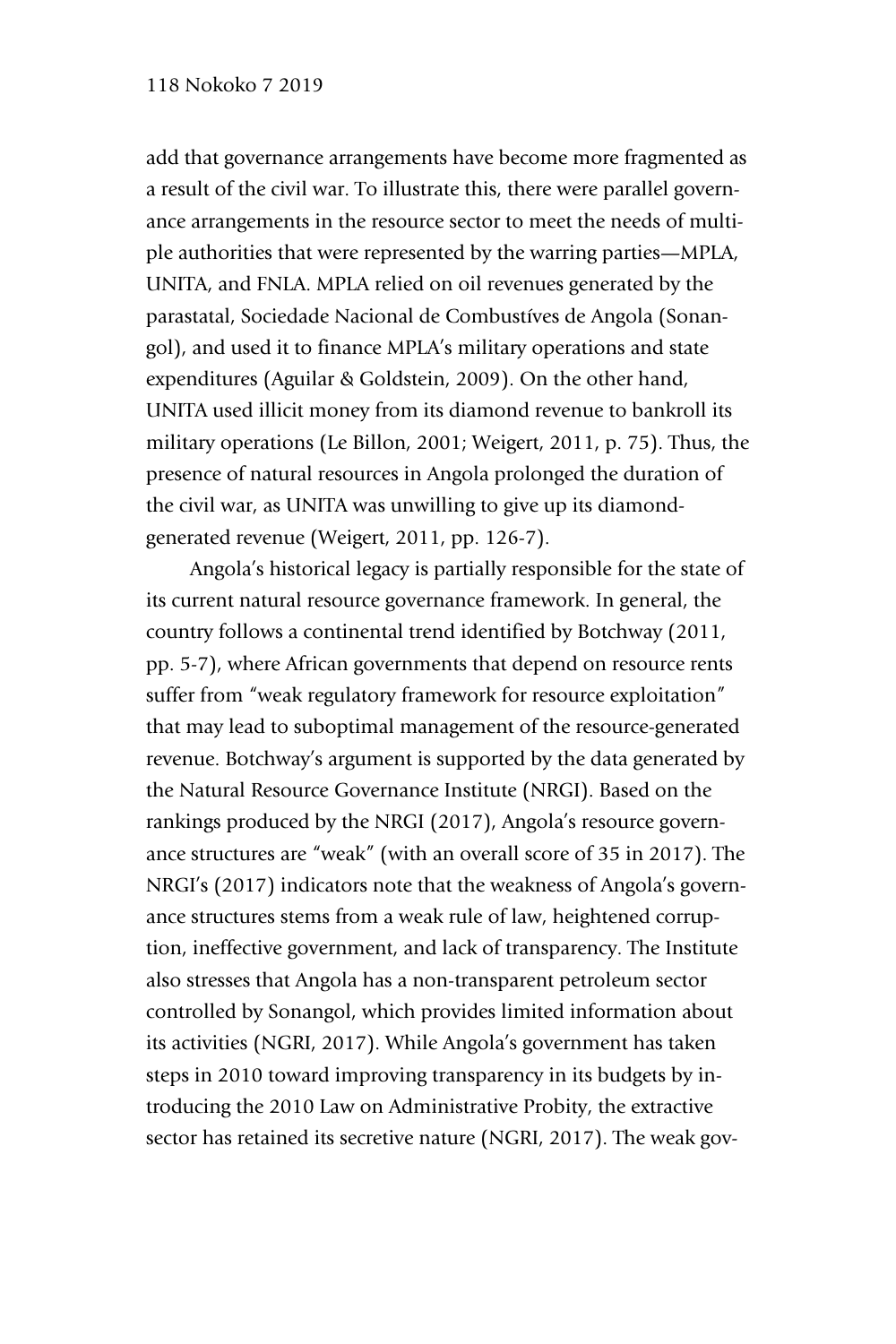ernance structure coupled with the country's dependence on the extractive industries has reinforced the dynamics of the resource curse.

Angola also suffers from the political aspects of the resource curse. While Angola opted for a multiparty presidential system with tri-partite division of power (i.e. it has executive, judicial, and legislative branches) after the civil war ended, Angola's democratic structure retains elements of authoritarianism (García-Rodríguez et al., 2015, p. 166). The political system is "hyper-presidential", as the president is the key figure in all three branches of the government (Amundsen, 2014, p. 176). A new constitution adopted by the MPLA government in 2010 has reinforced the presidential power over the governance apparatus, as it abolished the direct election of the president. This resulted in a "de facto absence of separation of powers" (García-Rodríguez et al., 2015, p. 166; Amundsen, 2014, p. 188). As Angola's leadership relies on natural resources to back up its activities, it does not have to rely on taxation but rather on networks of "patronage and coercion" to rule the country (Le Billon, 2001, p. 79). Angola's political structure exhibits patronage politics that produce a patrimonial state, which, in some areas, resulted in a "phantom state", because the state failed to perform its responsibilities, such as the provision of public goods and security, to citizens, such as the provision of public goods and security (Power, 2012; Harvey, 2005). These trends illustrate that Angola's political system remains dominated by a small elite group. For over 30 years, this group was led by President Dos Santos, who recently retired and was replaced from within the MPLA by João Lourenço in 2017.

Angola's economic performance is affected by the fluctuation of global commodity prices due to its dependence on petroleum exports (OECD Publishing, 2011; Morakabati, Beavis, & Fletcher, 2014). During periods of high commodity prices, it seems that Angola does not suffer from the curse. To illustrate this, Angola's economy grew by 14.9 percent annually when oil prices were high (2002- 2008). This growth is captured in figure one, based on the World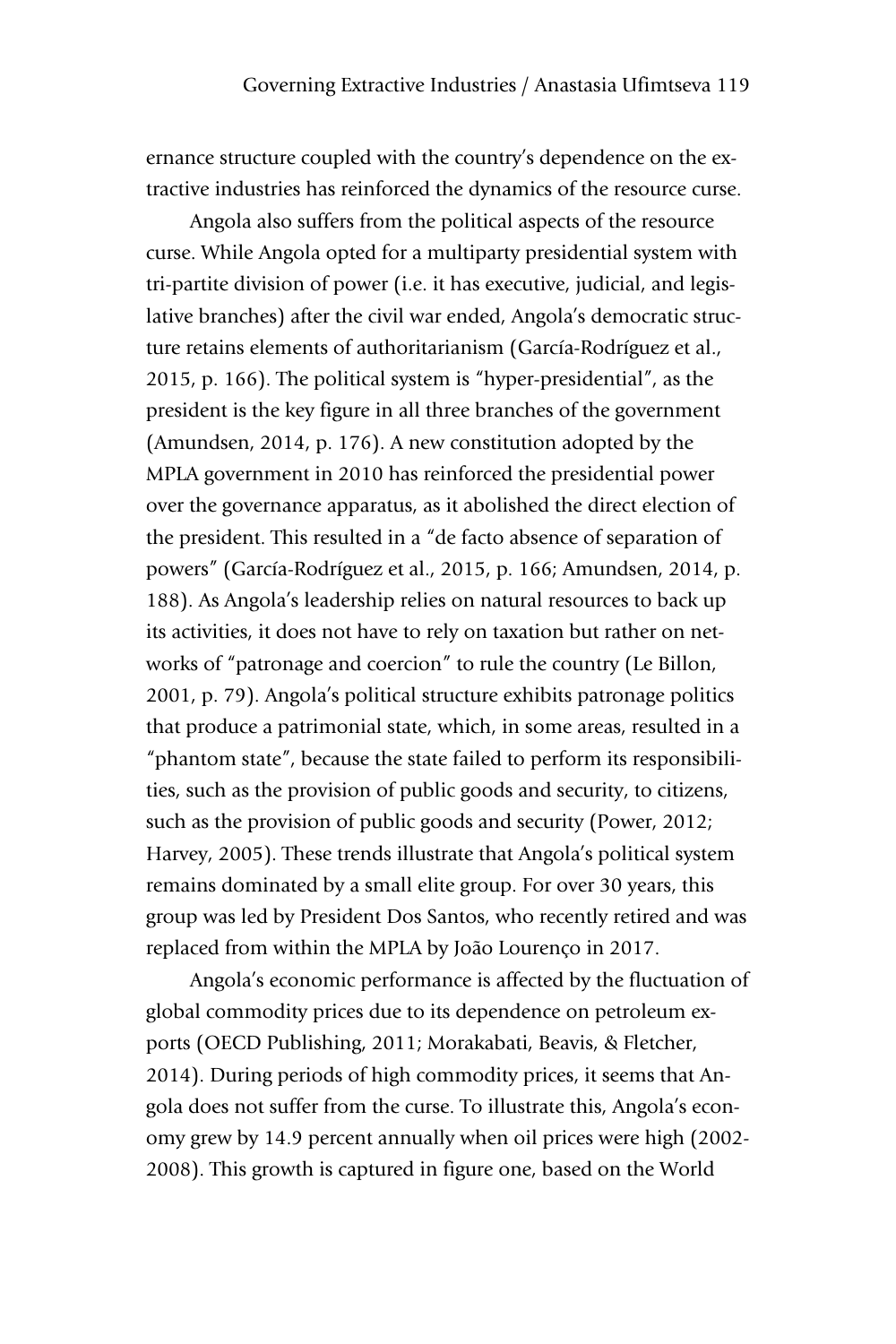#### 120 Nokoko 7 2019

Bank's data. During this period, Angola ranked among the fastest growing economies in the 2001-2010 period (The Economist, 2011). As Angola's economy grew, public debt declined from 49.9 to 28.7 percent of the GDP (The International Monetary Fund (IMF), 2015). However, as commodity prices fell, Angola's economic recovery reversed. Angola's economic growth begun to cool down in 2008, reflecting a global drop in commodity prices. This trend reverberated into the public debt that began to rise as of 2012. The IMF (2015) predicts that the public debt ratio will reach 53 percent of GDP by 2016. These two economic trends suggest that the global commodity prices are important determinants of the condition of Angola's economy. The fluctuation in the GDP growth suggests that the economic development focused on petroleum is not sustainable.



Figure 1: Angola's Annual GDP Growth (%) (Based on the World Bank's World Development Indicators Data, 2018)

Other economic indicators suggest that Angola's economy suffers from multiple aspects of the resource curse. Angola has high levels of income inequality, with a Gini coefficient of 42.7 (Muzima, 2018). The data shows that the distribution of the resource wealth among the Angolan population is highly unequal and skewed in favour of the elites. High levels of inequality are associated with high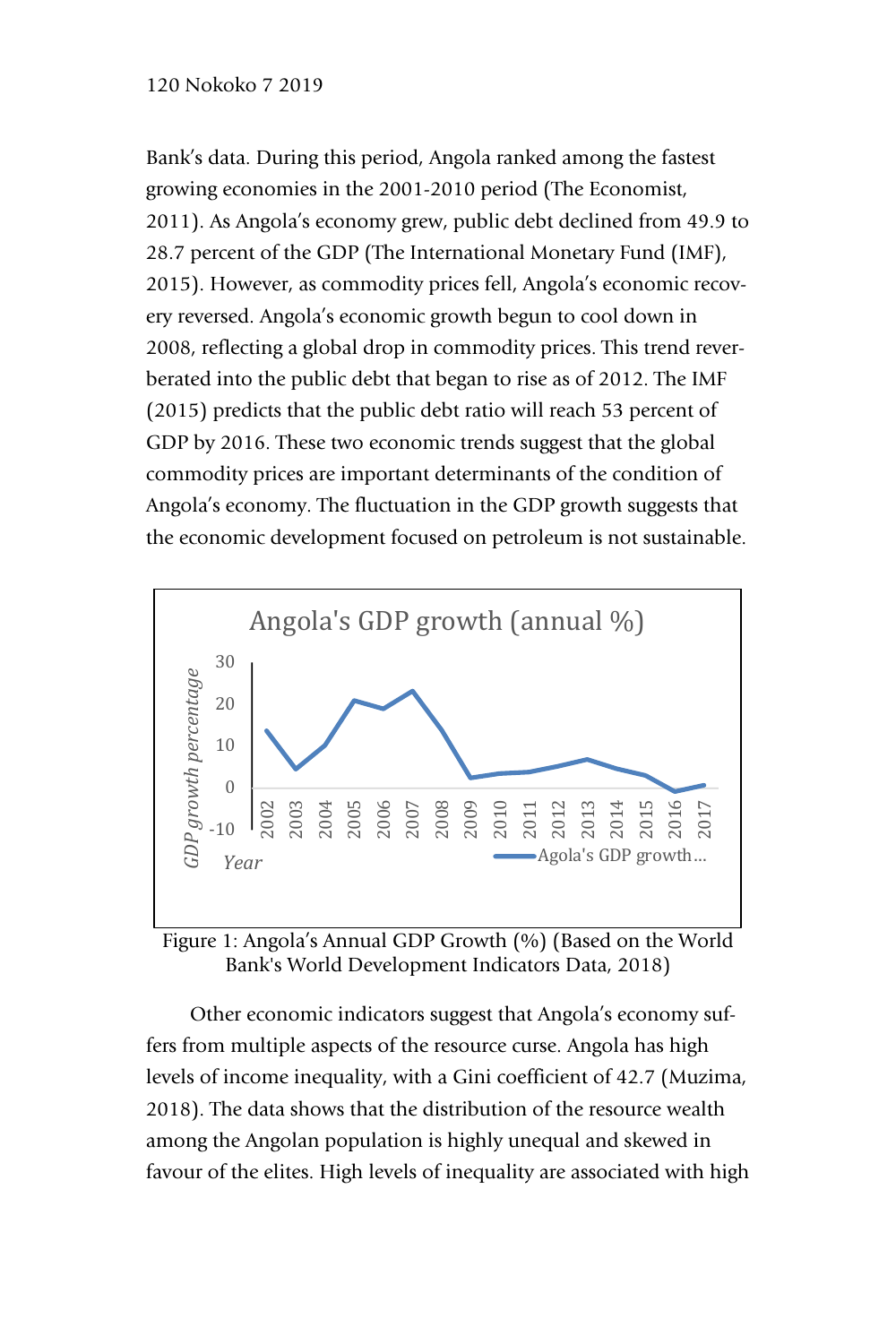rates of unemployment (20 percent) and poverty (37 percent) (Muzima, 2018). Additionally, Angola's economic performance is aggravated by high levels of corruption. In 2014, Angola ranked as the 161<sup>st</sup> most corrupt country (Transparency International, 2014). Angola's weak economic performance is associated with the low ranking on human development index (149<sup>th</sup> out of 188 countries; see The United Nations Development Programme, 2014). All of these indicators suggest that Angola is facing economic and sociopolitical difficulties.

Furthermore, Angola suffers from the Dutch Disease, where an inflow of foreign capital increases the value of the domestic currency and lowers competitiveness of Angola's products on the global markets. A World Bank's economic study (2013) notes that the "appreciation of the Angolan kwanza is significantly diminishing the competitiveness of the non-oil economy by making imports relatively cheap compared to the domestic goods" (p. vii). The World Bank (2013, p. 18) data indicate that Angola's currency has appreciated by approximately 12 percent since 2004. High prices of non-traded goods are reflected by high living costs in Angolan cities. For example, the Mercer's *Cost of Living ranking* (2015) has ranked Luanda as the most expensive city in the world for expats for three consecutive years. Currency appreciation inhibits the growth of other economic sectors, such as manufacturing (The World Bank, 2013, p. 3). In Angola, manufacturing accounts for less than 10 percent of GDP (Muzima, 2018). As global oil prices fall, Angola's currency depreciates to make domestic products more competitive, but new problems arise.

The recent drop in global oil prices resulted in budget cuts and a reduction in public spending by 50 percent (Mendes, 2015). These budget cuts are borne by the poorest segments of the population, who do not have access to proper sanitation, food, and healthcare. Since the budget cuts occurred, the sanitary and sewer systems collapsed resulting in an outbreak of a disease in Angola (Coroado,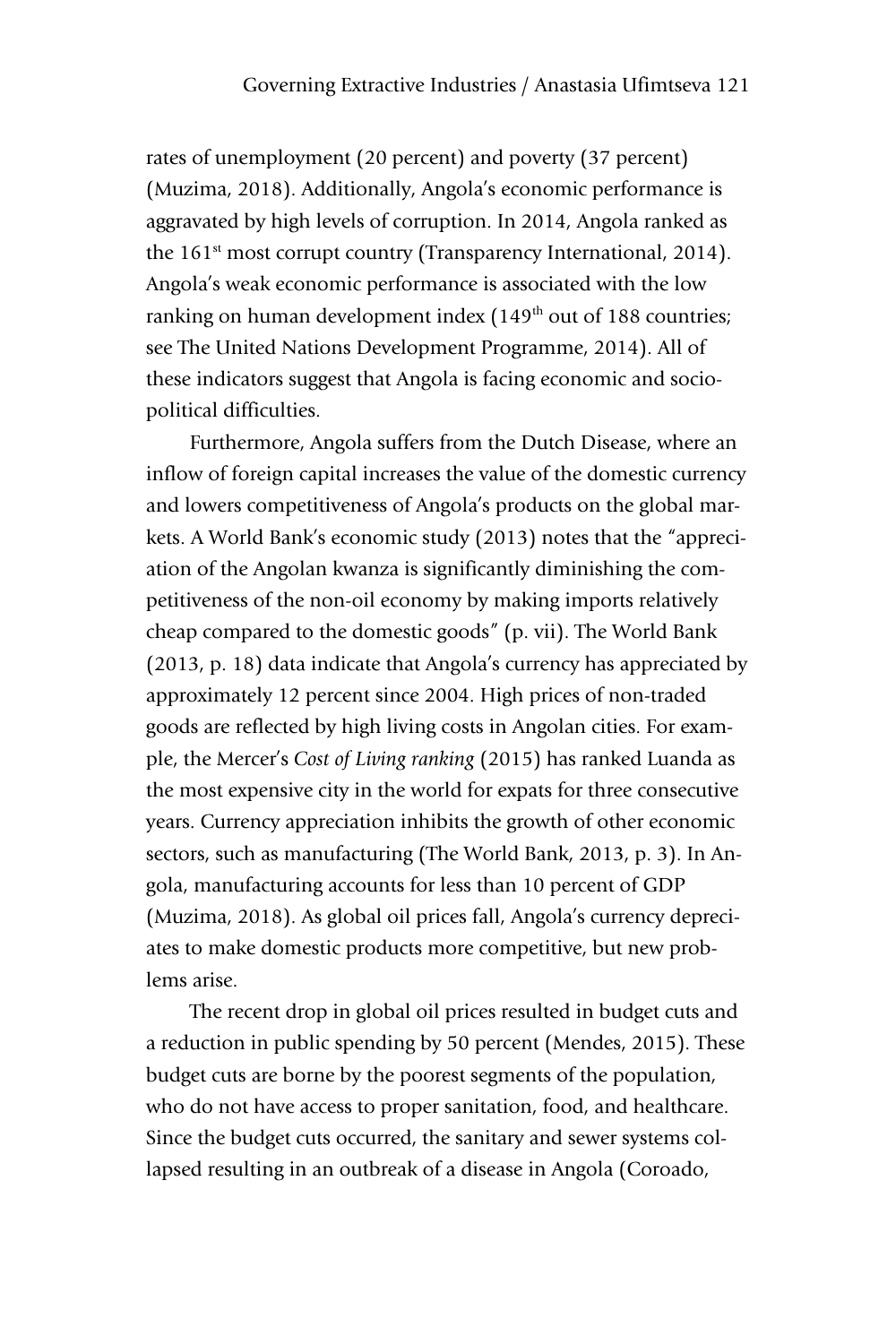2016). The government has also implemented a set of oil subsidy cuts that increased the price for fuel in Angola (The Economist Intelligence Unit, 2015). Higher prices for fuel will likely be passed on to the consumers in the form of an increase in the prices of other products. Furthermore, the fall in oil prices increases the propensity of domestic governments to borrow funds abroad. As the oil prices fell, Angola's budget was reduced by a quarter. The country had to access loan packages—worth of \$10 billion USD - from international investors to support its development plans and to stabilize its domestic economy (England, 2015). If Angola's economy was more diversified, then the government would have been able to maintain internal economic stability despite the fall in oil prices (Morakabati, Beavis, & Fletcher, 2014, p. 417).

In the social realm, Angola appears to suffer from the social aspects of the resource curse. The Angolan government negotiates with separatist groups seekingto gain control over oil that is discovered on their territory. Separatists remain active in Angola's oil-rich province of Cabinda. The residents of Cabinda do not self-identify as Angolans, instead, they prefer to be seen as "Cabindans" in pursuit of independence (Reed, 2009, p. 11). Cabinda's separatist movement is carried by the Frente para a Libertação de Enclave de Cabinda (FLEC) that fought for Cabinda's independence since the colonial era (Reed, 2009, pp. 36 and 48-49). The group seeks to gain control over Cabinda's oil industry, which produces over a half of Angola's petroleum (García-Rodríguez et al., 2015, p. 169; Reed, 2009, p. 1). The government often suppresses the secessionist attempts to maintain its grip over the province (Reed, 2009, pp. 7 and 11). In 2006, the government signed a peace deal with the separatist group. Yet, Cabinda's separatists continue their operations. For example, in 2010 separatists attacked Togo's football team and Chinese workers (BBC news, 2010). Therefore, Cabinda's secessionist movement elevates security risk for the businesses operating in Angola (Business Monitor International, 2015a).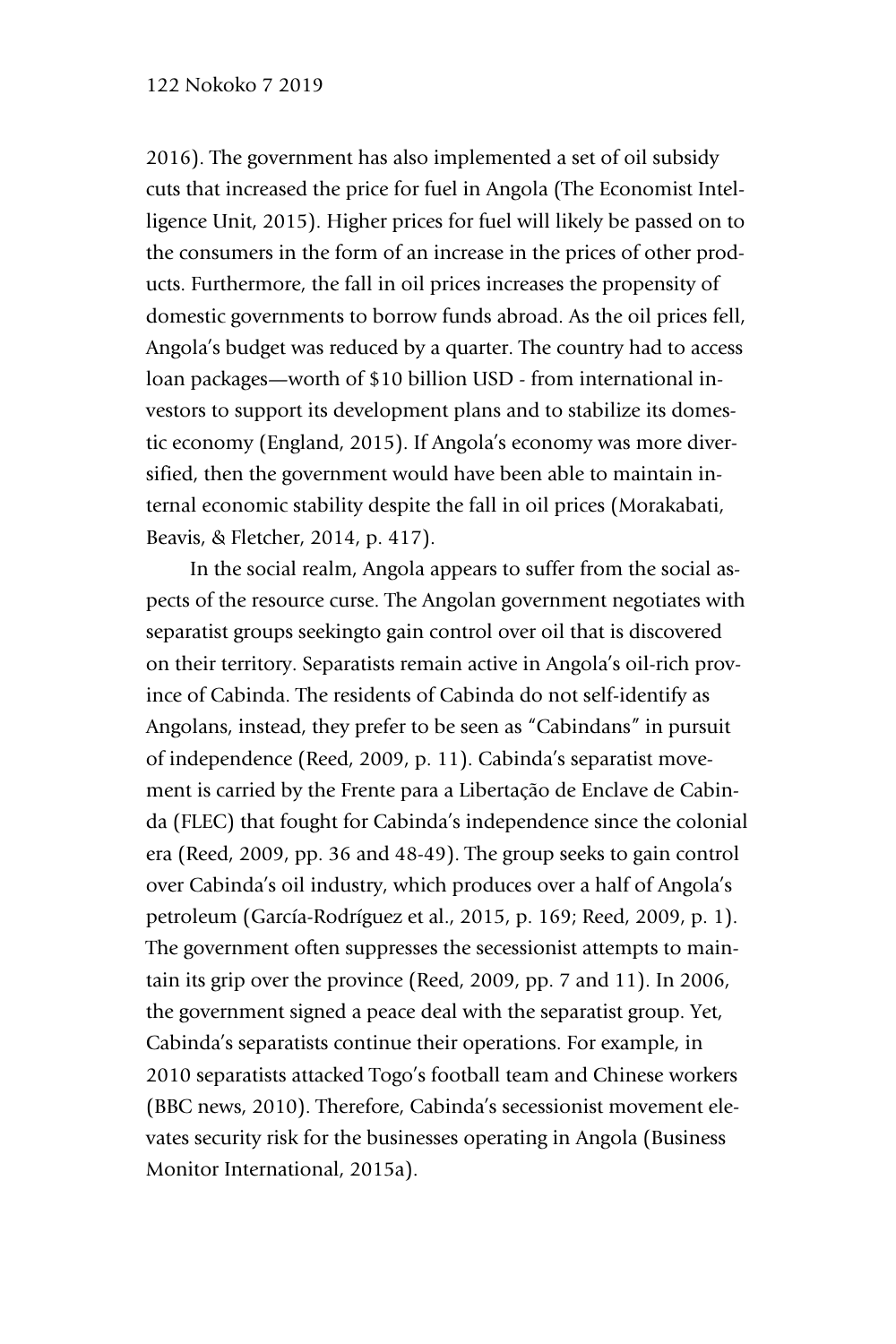The economic, social, and political aspects of the resource curse in Angola are linked to its dependence on the petroleum sector, which accounts for the majority of Angola's exports (90 percent) and about a half of the country's GDP (OPEC, 2018). While the sector has been often associated with the resource curse (Le Billon, 2001; Ross, 2012), it may harbour opportunities for the government if managed sustainably.

## Petroleum Extraction and Investment: Opportunities and challenges

Angola is currently the second largest petroleum producer in Sub-Saharan Africa with 9 billion proven crude oil reserves located both onshore and offshore (EIA, 2015). While half of these reserves are in Cabinda, the majority of the oil projects are concentrated offshore because onshore production was complicated during the civil war (EIA, 2015). The majority of Angola's petroleum is extracted from Africa's two most productive basins: Lower Congo and Kwanza (Malaquias, 2001). The Kwanza basin is preferred by the IOCs because it has pre-salt formations that are geologically predisposed to hold larger quantities of hydrocarbons (EIA, 2015). Relative political stability today enables corporations to extract oil onshore in the Cabinda province. The onshore fields will provide new opportunities that are less capital intensive than the offshore fields.

Extractive corporations operate under Angola's domestic regulations. Under the Dos Santos' administration, Angola's petroleum activities law No. 10/04, adopted on November 2004, set a regulatory framework for the oil industry. This law reaffirmed that oil revenues are public, owned by the state, and managed by Sonangol, a state-owned oil company (Miranda & Associados Socidade de Advogados, 2004). This affirmation is rooted in the United Nation's resolution 1803 (XVII) granting "Permanent Sovereignty over Natural Resources" to the resource-rich states to ensure that natural re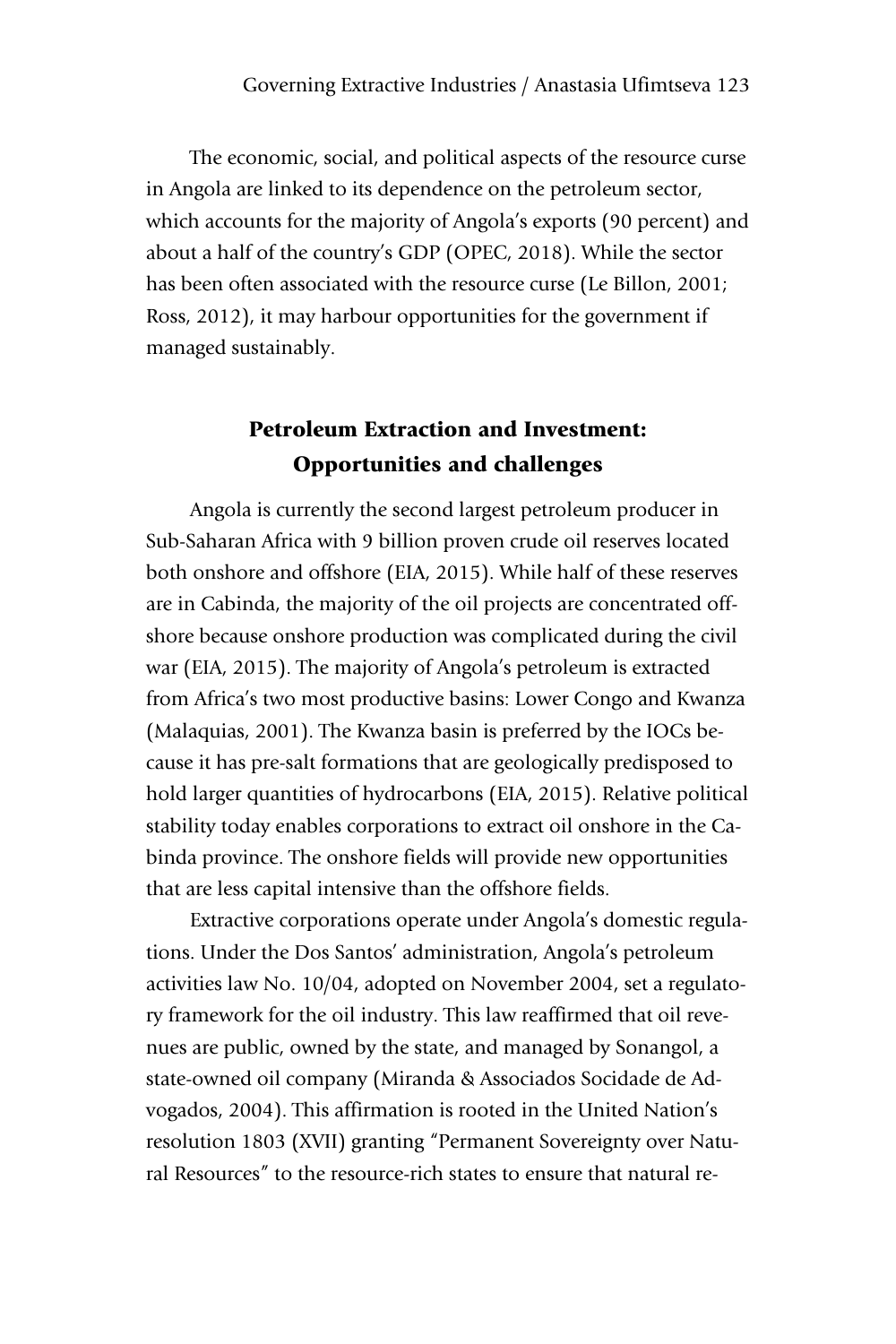sources are extracted on the basis of national interests and for the benefit of local people (The United Nations General Assembly, 1962). Yet, it is unclear whether Angolans will benefit from the extracted resources or whether the majority of wealth, which will be captured by the elite through Sonangol, which manages oil operations.

Sonangol dominates Angola's oil industry and serves several functions in the oil sector. Under Dos Santos' leadership, Sonangol had a mandate to develop a vibrant domestic oil sector, maximize government's oil revenue, promote local employment and private sector, and engage in the governance of the oil sector (Heller, 2012, pp. 836-839). The company allocated oil resources among foreign investors through joint ventures or production-sharing agreements. The former type of agreement allowed corporations to share the investment and production, while the latter provided an investor with a share of production after the investment is made (García-Rodríguez et al., 2015, p. 170). Under the new Lourenço government, the concessionary responsibilities and regulation migrated from the hands of Sonangol to the newly created National Petroleum and Gas Agency to increase transparency and efficiency (Presidential Office, 2018).

As oil prices began to decline, Angola's government has altered some of its policies to attract foreign investment into the extractive sector. The government issued the Presidential Decree No.3 in 2012 to allow public and private companies to reduce their participation in production-sharing contracts from 50 to 35 percent and exempted them from a requirement to provide financing for research and social projects (The United Nations Conference on Trade and Development, 2012). To further sweeten the investment climate, Angola adopted a new investment law no. 14/15 in August 2015 to cut bureaucratic red-tape and lower tax burdens for foreign investors (Ernst and Young, 2015). The government has also reaffirmed its commitment to attract foreign investment in September 2015 by issuing the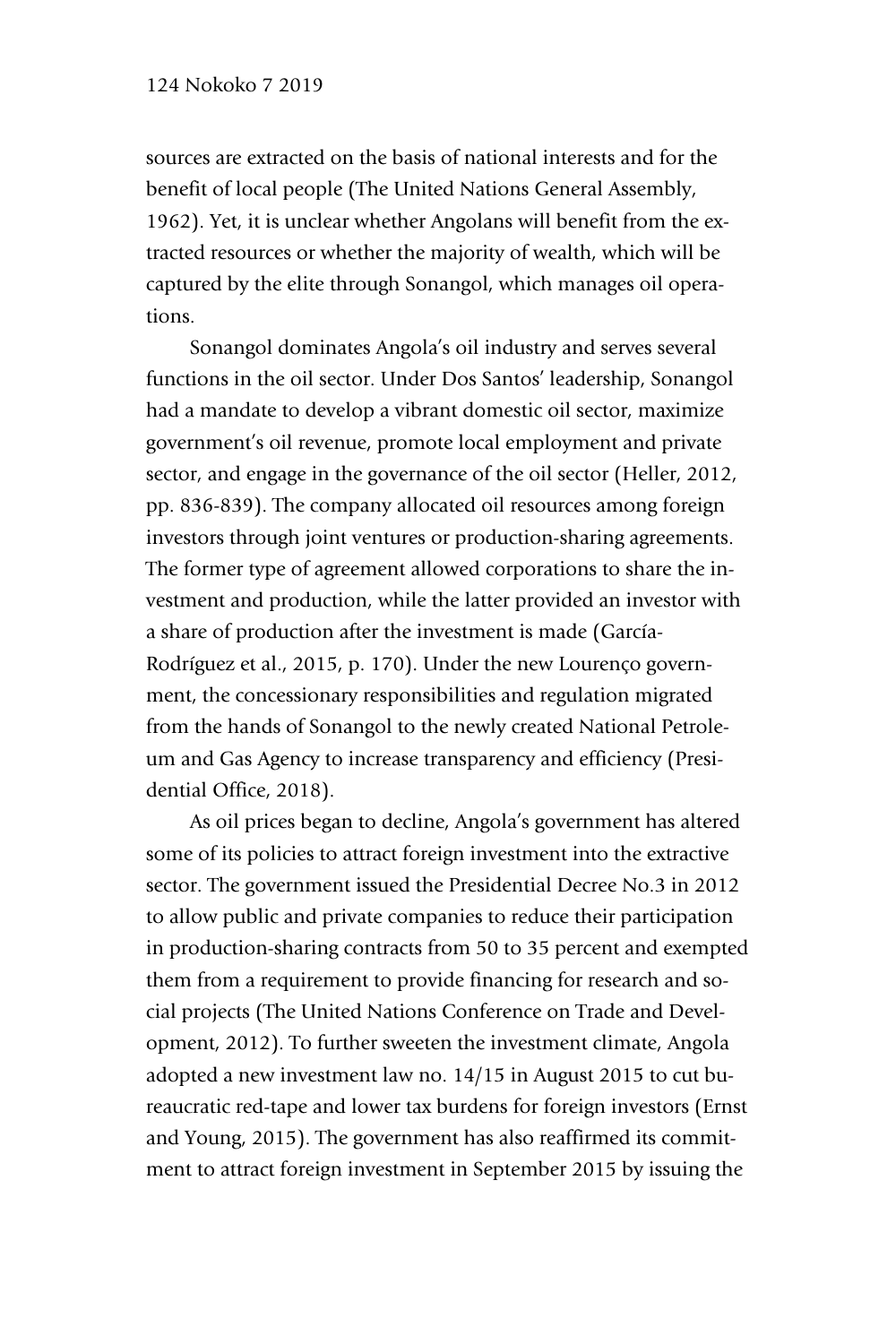Presidential Order 182/15. This order adopted a "fast lane" approach to investment by speeding up processing times (Angola Hub, 2015). In 2018, Angola also cut the taxation rate for marginal oil fields—with production tax lowered to 10 percent from 20 percent and income tax from 50 percent to 25 percent—to stimulate foreign investment (Eisenhammer, 2018a).

Despite the adoption of new laws, foreign investment in Angola's oil sector declined in light of the low-price environment (Business Monitor International, 2018). Other factors can also be responsible for falling FDI in Angola's hydrocarbon sector. Investors may be deterred from investing in Angola due to certain legal constraints, such as the Foreign Exchange Law, issued in 2012, that requires foreign oil firms, engaged in Angola's oil extraction, to use Angola's bank accounts to make their payments in local currency, kwanza (KPMG, 2014). While this law may discourage investment, it is an important mechanism for local diversification as the law is meant to increase the capacity of Angola's financial sector by promoting dedollarization of the Angolan economy. De-dollarization increases foreign currency reserves, increases the use of kwanza, and reduces capital flight (Mecagni et al., 2015, pp. 46-47). As dollarization of Angola's economy declines, local people who are getting paid in kwanza may benefit from increased use of the currency.

Angola plans to increase its oil production by exploring new projects with IOCs and other international partners. A recent launch of the Kaombo ultra-deepwater offshore project by Sonangol in partnership with Total, Sonangol Sinopec International, ESSO, and Galp in 2018 is a case in point. The field will increase Angola's oil production by 1.794 million barrels per day by 2019 (Business Monitor International, 2018). Angola has multiple other oil producing fields in operation that Sonangol explores in partnership with Western IOCs and other national companies from China. Angola's oil production will also rise with the help of the CLOV floating production project which is the largest of its kind (Oil and Gas: Angola,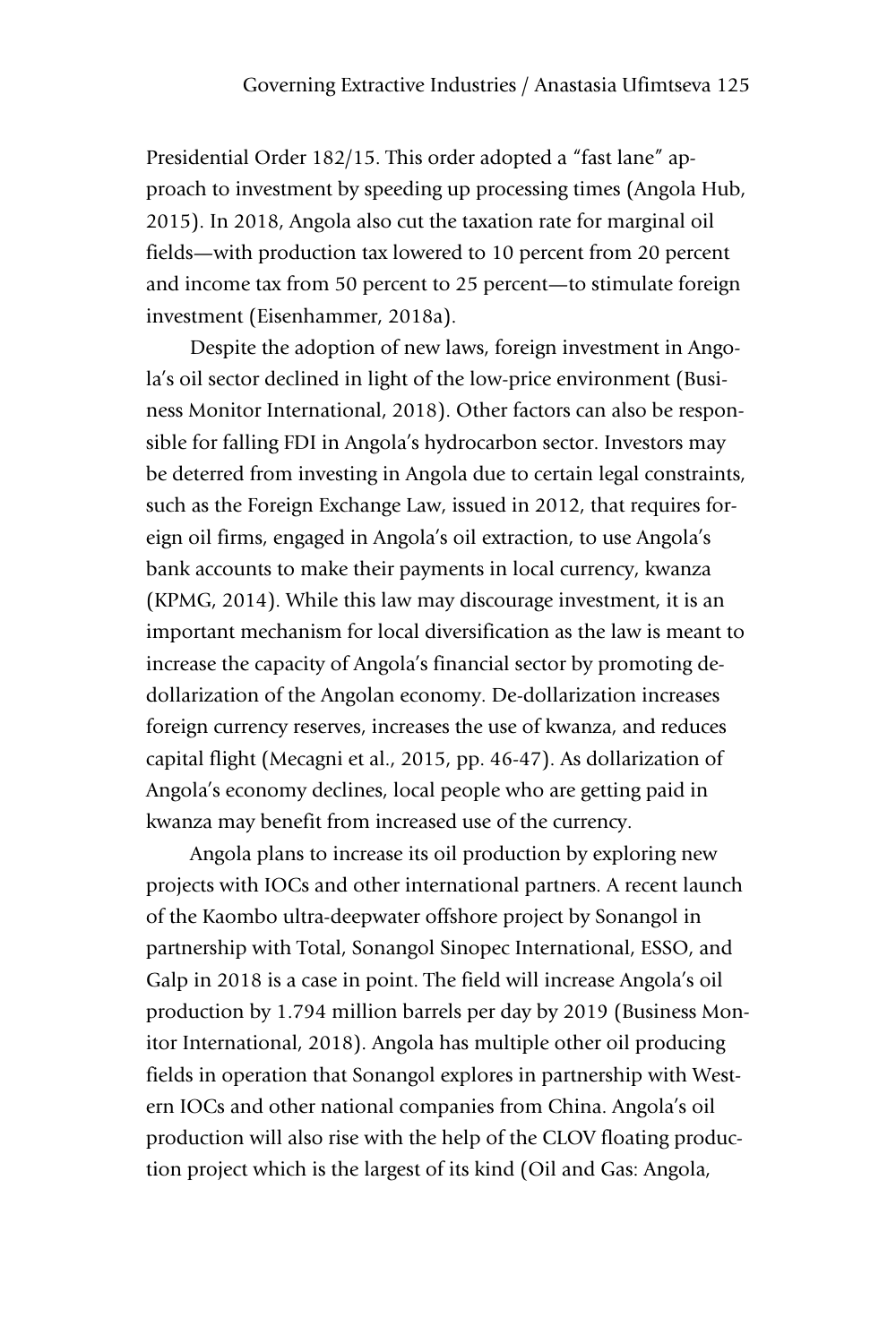2014a). The CLOV project combines resources from four oil fields (Cravo, Lirio, Orquidea, and Violeta) that will add up to 505 million barrels to Angola's proven reserves. These plans may partially help to offset losses in tax revenue and falling exports that occurred in 2014 after the oil prices plummeted (Oil and Gas: Angola, 2014b). However, these projects have become complicated by a complex relationship between Sonangol and foreign oil-extractive companies (Business Monitor International 2018, p. 19).

Under the previous administration, Sonangol was able to shape the conditions for the presence of foreign actors in the oil sector through the management of concessions. In 2015, Sonangol revealed plans to auction 15 new oil and gas concessions in the Congo and Namibe basins with hopes to increase oil production in 2015- 2016 (Oil and Gas: Angola, 2015a). The auction was conditional on a corporate partnership with Sonangol. Sonangol was also able to cancel concession rounds to reflect changes in the oil prices (Business Monitor International, 2018, p. 9). Thus, the opportunities for foreign actors to gain access to new oil fields in Angola production depended on the decisions of Sonangol. This practice provided Sonangol with a bargaining tool to negotiate better conditions for itself from foreign partners at the time of high oil prices—following the prediction of the 'obsolescing bargain model' developed by Raymond Vernon (1971). Sonangol's power to shape the terms of contract with foreign companies will likely erode under Lourenço's administration, which created the National Petroleum and Gas Agency to oversee distribution of concessions.

New opportunities in Angola's oil sector are closely tied with Angola's strategy to strengthen its political and economic position by diversifying its foreign partners. In 2007, Angola became one of the Organization of Petroleum Exporting Countries' (OPEC) members. Angola's membership in the OPEC club expands Angola's political ties with like-minded countries and enables plurilateral coordination of petroleum production in a way that ensures a secure en-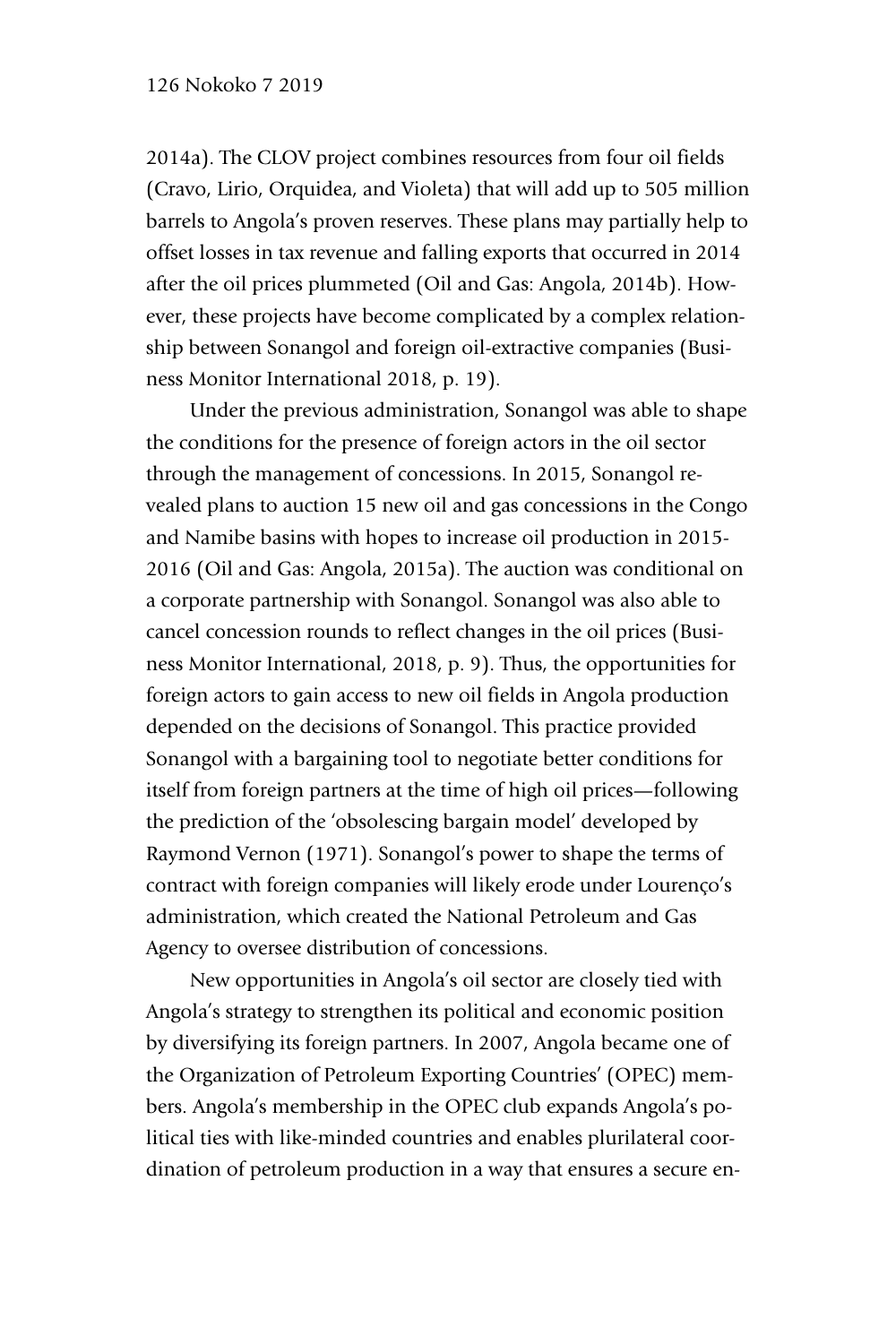ergy demand at stable and reasonable prices. Some scholars propose that by joining OPEC, Angola attained greater bargaining leverage against investors that compete for Angola's oil (García-Rodríguez et al., 2015, p. 170). This competition is also shaped by oil prices, as noted earlier, and the number of different actors in the industry. For example, the entry of Chinese state-owned companies during the period of high oil prices was beneficial for Angola as China offered a unique package of incentives to Angola. The resources-forinfrastructure deals, regarded as the 'Angola model' by scholars, have supported local diversification initiatives and increased Angola's bargaining power against Western investors (Habiyaremye, 2013). With time, China was able to surpass Angola's largest trade partner, the US, and became the largest export destination for Angola's oil (Observatory of Economic Complexity, 2013).

Potential challenges to new investment in the oil sector are related to the peak oil hypothesis, where oil production grows until a certain maximum point is reached and subsequently begins to fall due to a decline in reserves (Bardi, 2009). Some of Angola's oil fields have reached peak production in 2008 (EIA, 2015). Therefore, there are potential difficulties in maximizing production in fields that are near depletion, as they require technological advances (IEA, 2006, p. 96). Although new reserves can be discovered to replace the falling production, these new reserves may face several constraints, such as technological limitations. Recent technological progress permits the expansion of offshore oil production, which allows corporations to drill at greater depths at reduced risk (IEA, 2006, pp. 94-96). However, only corporations with sophisticated technology are able to access deep and ultra-deep offshore oil reserves (Aguilar and Goldstein, 2009, p. 1557). In addition to geological and technological limits, political considerations may play an important role. New oil investment may be hindered by potential violence and secessionist attempts in Cabinda. As discussed earlier, the secessionist movement in Cabinda is still active, although much weaker since 2002 accord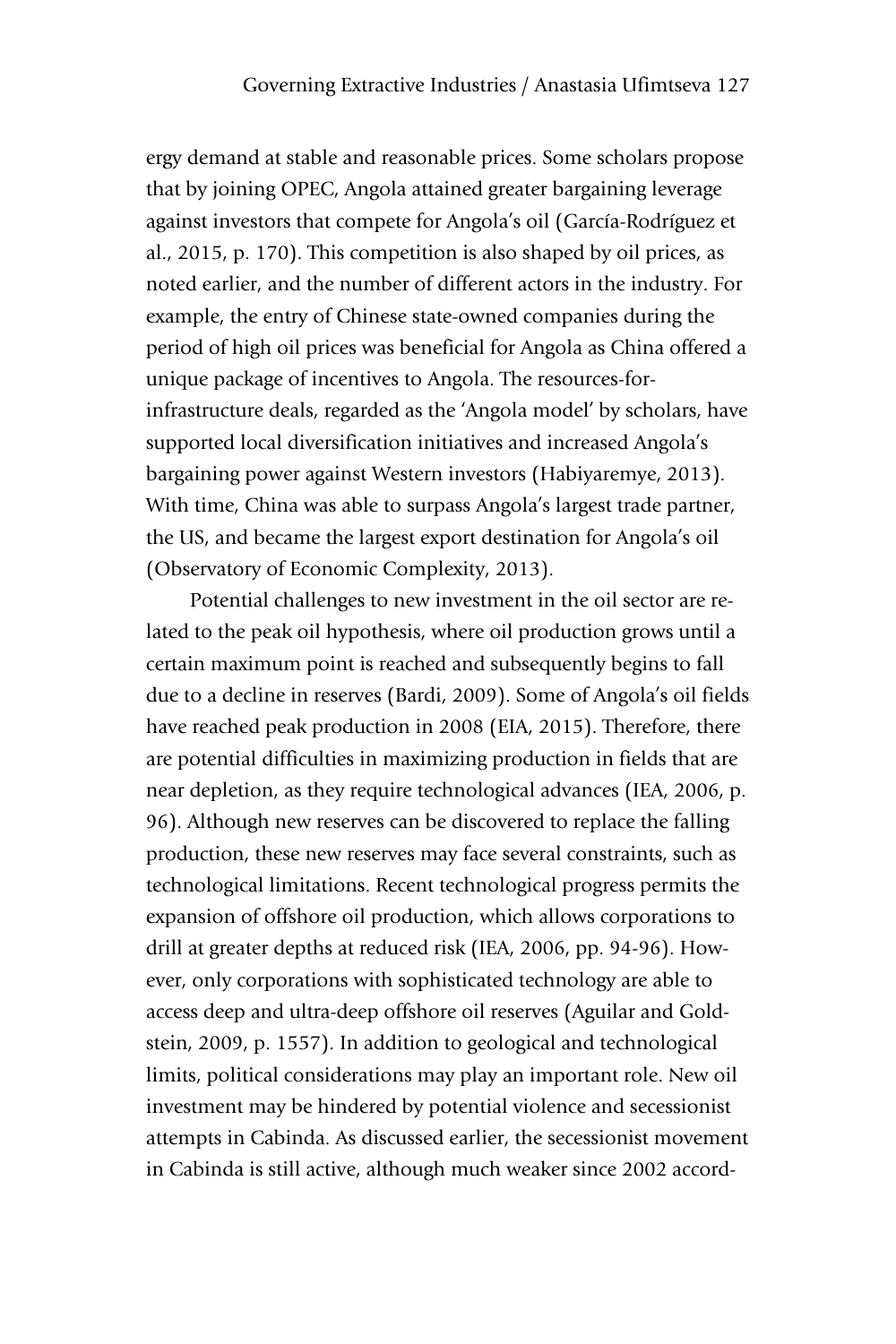ing to Soares de Oliveira (2016). If this movement regains its strength, it may destabilize existing political and economic arrangements in the oil sector.

## Angola's Political Economy and Economic Diversification:

Angola's early attempts to promote economic diversification were hindered by the civil war that locked Angola onto a developmental path focused on the extraction of oil and diamonds at the expense of other economic sectors (Le Billon, 2001, pp. 60- 61; Malaquias, 2001, p. 524). The reliance of the warring parties on natural resources has reinforced the prominence of natural resources in the local economy, while other economic activities became marginal due to an unstable politico-economic environment. Therefore, Angola's present economy remains overly dependent on the extraction and export of petroleum. Angola's dependence on petroleum extraction grew in the post-conflict environment to such an extent that Angola became the second most concentrated economy in the world (Da Rocha, Santos, Bonfirm, Paulo, Kolstad, & Wiig, 2014). This dependence is associated with a productive deficiency, which is defined as "an absolute and increasing reliance on revenues derived from the finite and non-renewable resources of crude oil" that is linked to a rentier economy (al Kuwārī, 2012, pp.102).

Angola's dependence on petroleum is economically, politically, and socially unsustainable because the petroleum sector is not well integrated with the rest of the economy (Le Billon, 2001, p. 61; IEA, 2006). Since offshore oil production is shallowly integrated, a development model based on a prolonged extraction of oil will lead to a lopsided growth that will hinder the development of other economic sectors. Additionally, the capital-intensive nature of the sector provides limited employment opportunities (Le Billon, 2001, p. 61). Since the petroleum sector is not well integrated into the domestic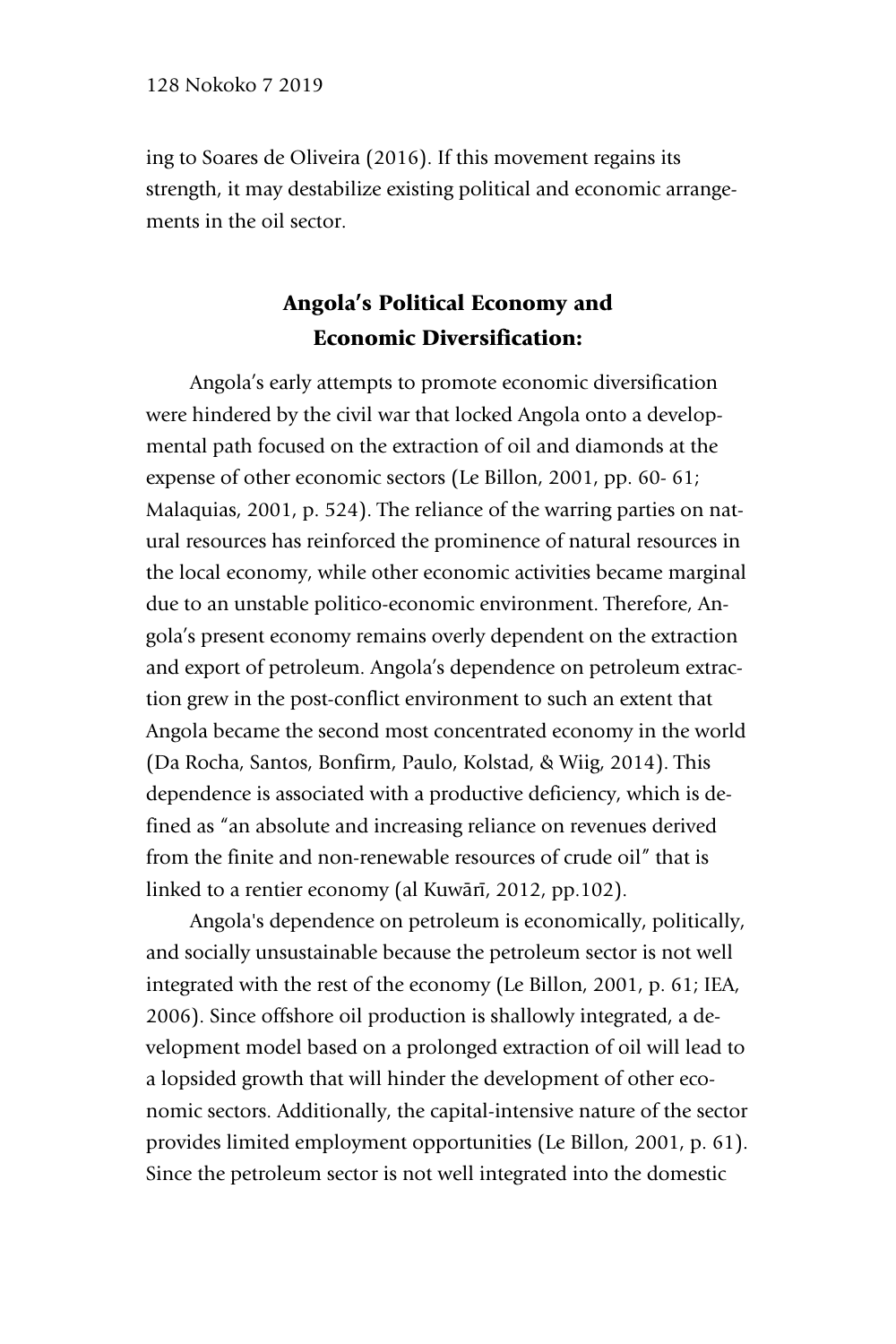economy, economic diversification will be necessary to reduce Angola's economic, political, and social instability. Under the Dos Santos neopatrimonial regime, economic benefits (and wealth) were concentrated in the hands of elites through patronage networks. Under this system, the economic benefits often fail to reach the rest of the population. While economic solutions, such as economic diversification, may alleviate the resource curse, change in Angola's governance model is necessary to ensure that economic diversification will provide equitable benefits to Angola's population at large. In the next paragraphs, I will outline the benefits of economic diversification before turning to governance aspects that can enhance the benefits of economic diversification.

Angola has two choices to attain economic diversification. It can support business activities that add value to its natural resources, or it can invest in other economic sectors and develop new socioeconomic capital (Turok, 2014). Both options are dependent on the government's ability to effectively manage the extractive sector and to invest its oil-generated revenue into other economic sectors (OECD Publishing, 2011, p. 18). In this section, I will discuss both options. First, I will provide two examples of inter-sectoral diversification in the oil sector. The first example focuses on the liquefied natural gas (LNG) sector and the second on the refining sector. Second, I will discuss Angola's attempts to diversify its economy to other sectors, such as mining and agriculture. Subsequently, I will briefly discuss local content policies that can support the development of local capacity, which is essential for economic diversification.

Angola has the potential to expand its role in the global hydrocarbon value chain by increasing its production of natural gas and refined petroleum products (AFDB, OECD and UNECA, 2014, p. 201). Angola has already started developing its capacity in LNG with the support of the government and Sonangol. This move supports inter-sectorial diversification to reduce reliance on oil. Angola did not have a gas industry until 2013. Prior to that, Angola flared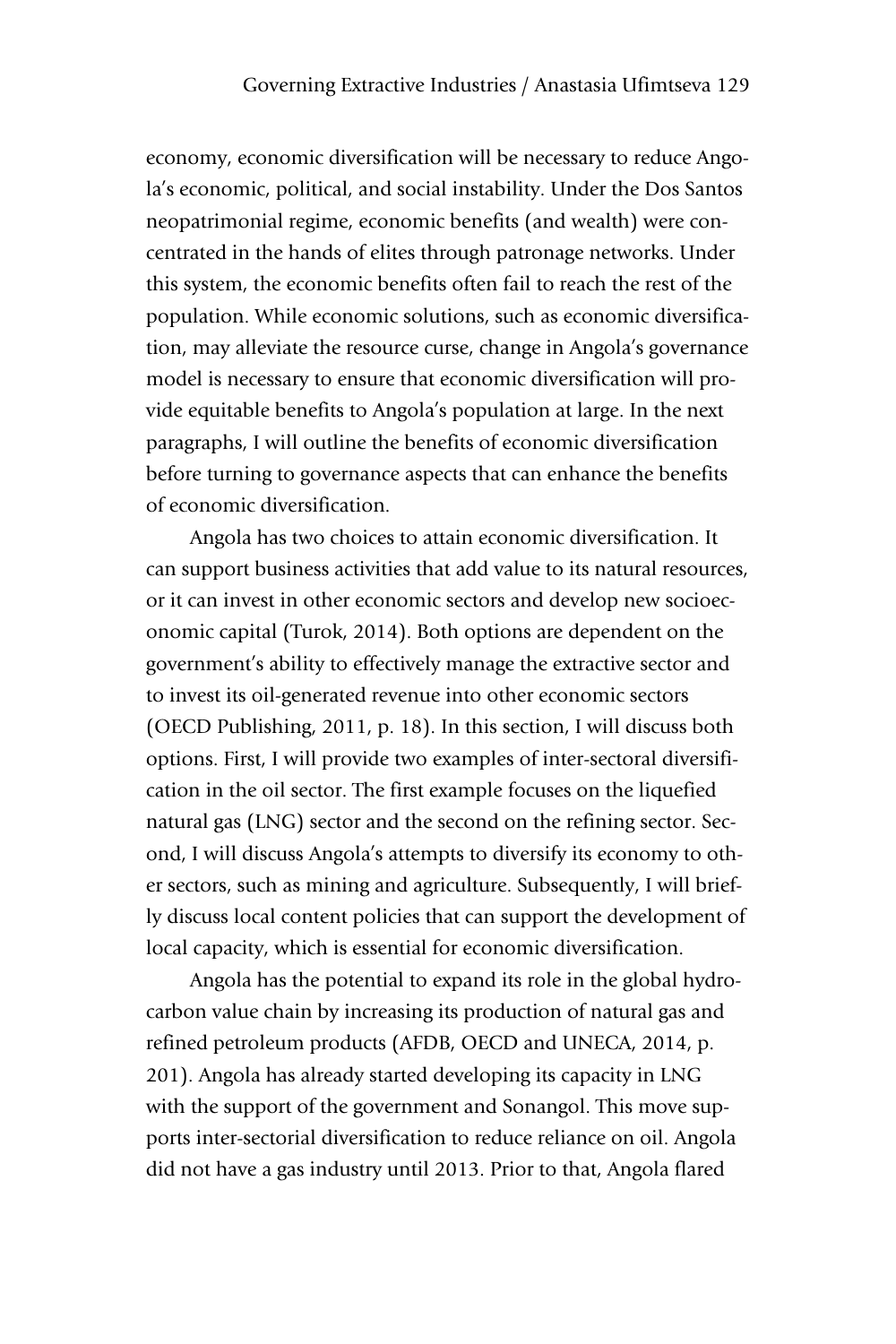around 70 to 80 percent of the natural gas that was a by-product of oil extraction (IEA, 2006). Gas flaring is not only environmentally damaging but also economically inefficient practice as the resource could be captured and sold on the international market for profit. To generate profits from the LNG industry, the government and international corporate actors agreed to construct Angola's first LNG plant, Angola LNG, which was completed in 2012. The plant that cost around \$10 billion dollars is a joint venture between Sonangol (22.8 percent), Chevron (36.4 percent), Total (13.6 percent), British Petroleum (13.6 percent), and Eni (13.6 percent) (Angola LNG, 2017).

Angola produced its first LNG in 2013 and shipped it to Brazil (Oil and Gas: Angola, 2013). Experts project that Angola will produce 5.2 million tonnes of LNG per year from the Soyo plant for the next 30 years (Oil and Gas: Angola, 2013). The company responsible for the management of the LNG plant signed multiple sale agreements with several companies, such as Glencore and Vitol SA, to sell LNG (Angola LNG, 2017). The LNG facility adds value to the existing oil production and prevents environmentally damaging disposal of natural gas. While this diversification strategy is still based on the hydrocarbon sector, the production of a different hydrocarbon product enables Angola to enter a different market niche.

Local content policies are currently being implemented in the hydrocarbon industry to support economic diversification. Domestic laws and production sharing agreements (PSAs) in the oil sector help to integrate local businesses into the global supply chains (Ovadia, 2014, p. 138). Local content or the 'Angolanisation' policy is embedded in the new petroleum law, which stipulates that foreign companies should purchase local goods and services of similar quality to support local businesses and should promote local education/training (IEA, 2006, p. 106). The Angolan government under President Dos Santos devised three mechanisms that strengthened local content requirements. First, it introduced tax incentives for oil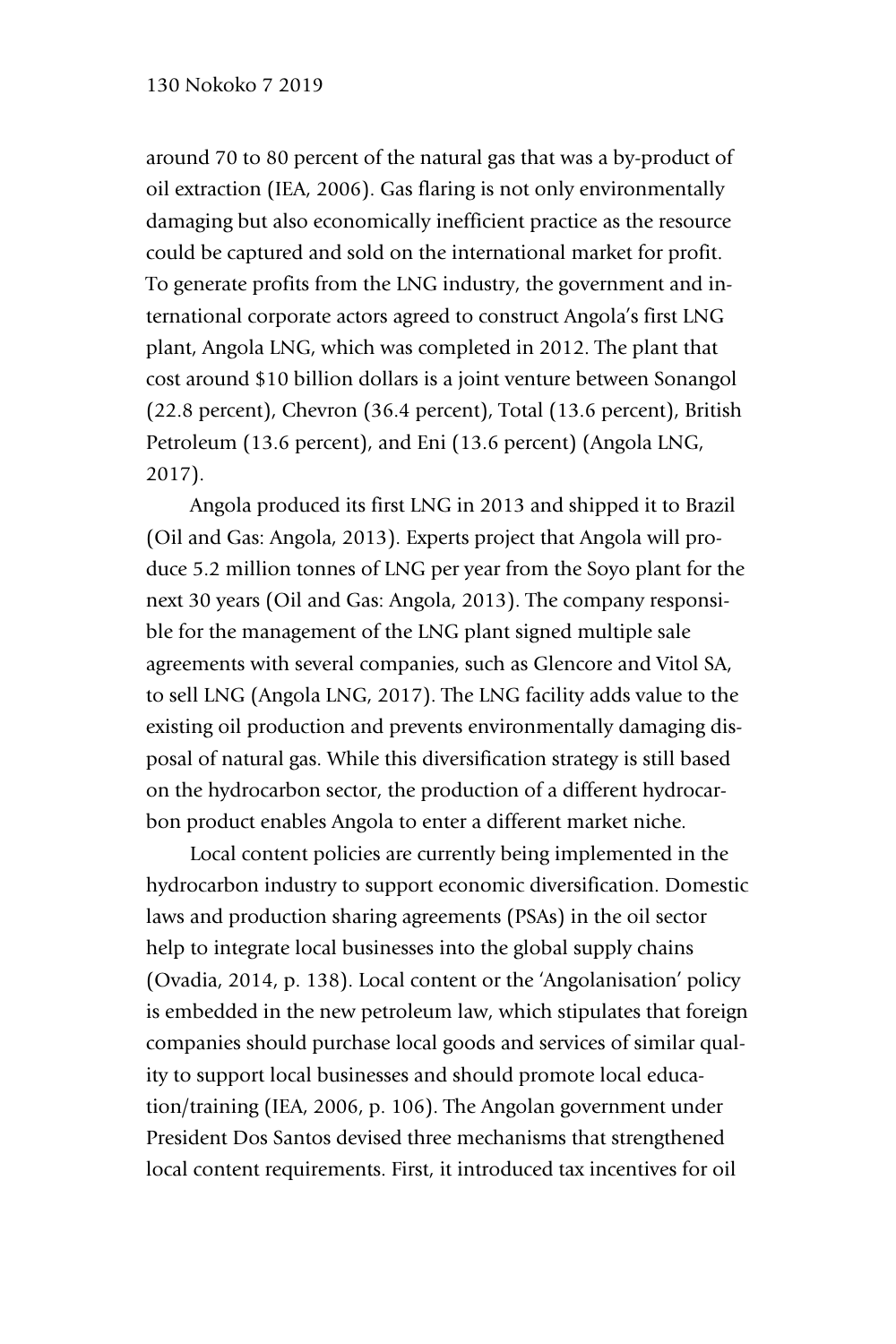exploration and production by domestic corporations. Second, the government requires foreign oil corporations to use Angolan banks to process oil-related transactions in local currency and, lastly, it devised investment in manufacturing and oil sectors through Sonangol Industrial Investments (Ovadia, 2014, p. 141-143). These policies can be the first step toward diversifying away from the oil and gas industry while keeping the industry functional.

Angola's policymakers may also promote the development of the latter stages of the hydrocarbon supply chain by developing domestic refinery capacity. Currently, Angola has only one refinery in Lobito that was constructed in 1955. This refinery is inefficient and operates at full capacity (IEA, 2006, p. 20). Since the refinery operates at full capacity, it will be unable to meet the increase in demand for refined oil products. Since Angola lacks adequate domestic refining capacity, the majority of the oil produced in Angola is refined in the US or in China (IEA, 2006, p. 97). Angola's refining potential may increase with the help of foreign investment in Angola's downstream sector. Just in 2018, the government received 63 proposals from both domestic and international companies to build a refinery in Angola (Agênica Angola Press, 2018). Angola has already embarked on two attempts to build refineries with the support of Chinese companies. Angola's development of the Sonaref refinery in Lobito, with the help of a loan from China Development Bank (Oil and Gas editors, 2014), was postponed in August 2016. Angola's other refinery, Soyo, which will be built by China Tianchen Engineering Corp, is currently undergoing a review by the Government and developers. If completed, the two projects will help Angola alleviate dependence (its currently at 80 percent) on imported refined oil products (Agênica Angola Press, 2018). These refineries may also likely generate more domestic jobs.

A second method to diversify Angola's economy is to expand investment in economic sectors that are currently underutilized and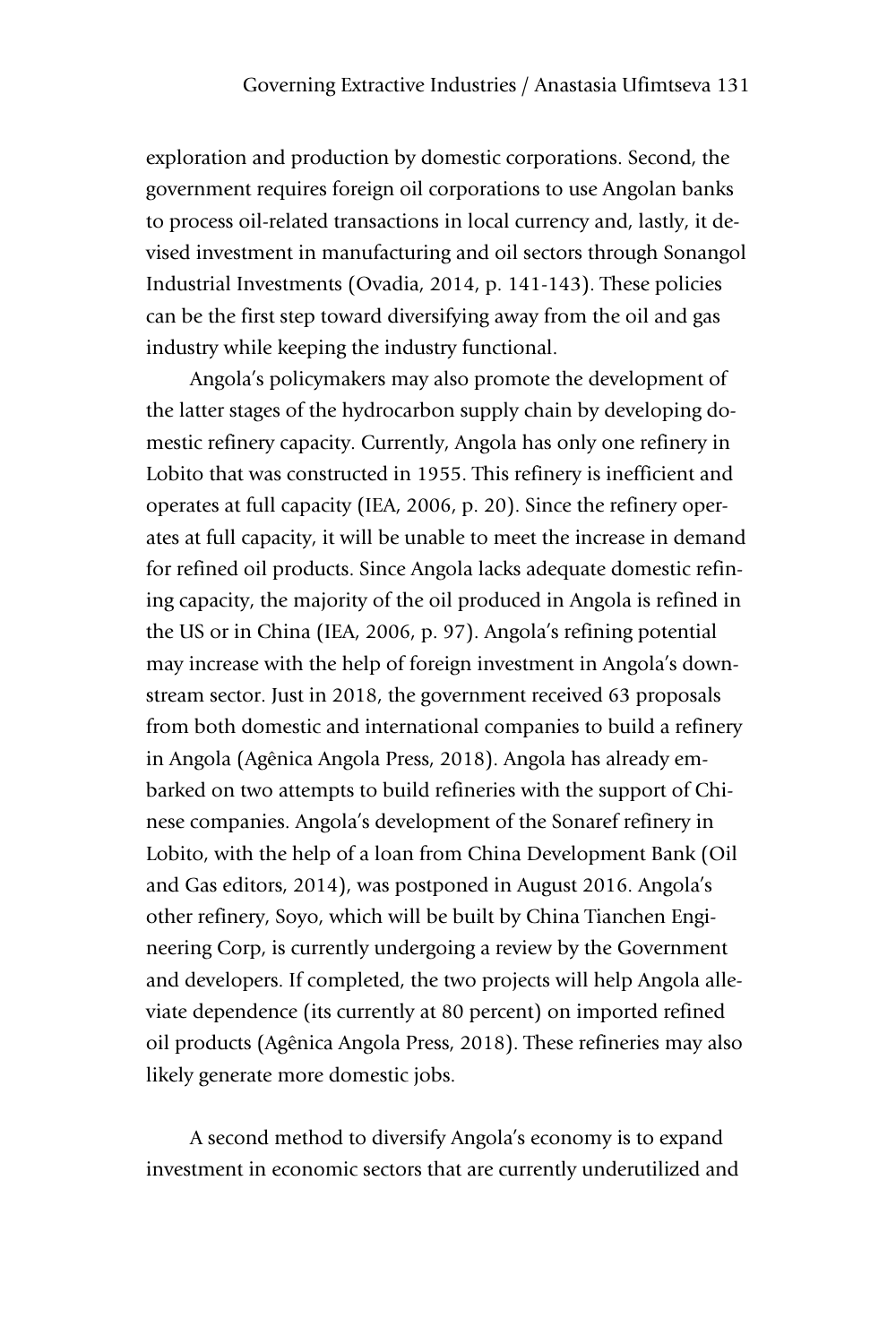underperforming. In this case, Angola should use its oil-generated revenue to support other economic sectors (OECD Publishing, 2011, pp. 52-53).Agriculture, fisheries, livestock, forestry, mining, tourism, services, and construction are some of the sectors with great economic potential (OECD Publishing, 2011, pp. 52-54). All of these sectors are currently operating below their potential, due to a lack of regulation and deficiencies in human capital. To illustrate, agriculture utilizes only 3 percent of the arable land and thus has the potential to expand its productive capacity in the future (OECD Publishing, 2011, pp. 53). Similarly, fisheries can benefit from the expansion. They are the third most important sector in Angola, after oil and mining (The Food and Agriculture Organization, 2014). In the mining sector, Angola can increase investment in diamond extraction that was previously hindered by the UNITA rebels (Malaquias, 2001, p. 525). Angola is currently the third largest producer of diamonds in Sub-Saharan Africa and has the potential to expand its production (Business Monitor International, 2015b). Therefore, Angola has the potential to benefit from expanding production in the non-oil extractive sectors.

The mineral sector is expected to grow and attract an inflow of foreign investment as Angola seeks to diversify its economy. Angola's new mining code that entered into force in 2012 streamlined foreign investment in the extractive sector. The code allows investors to take on majority ownership in locally owned companies and reduces taxes for mining firms (Business Monitor International, 2015b, p.15). Angola's diamond sector is a beneficiary of the relaxed investment environment. Foreign investors interested in this sector partner with Endiama, a national company responsible for the governance of the diamond sector, to gain concessions for mining operations. Russia, Brazil, and Israel are dominant players in the diamond industry and exercise substantial control over the sector. Endiama is currently looking for investors in diamond concessions in Luanda Norte, Luanda Sul/Moxico, Malanje/Cuanza Sul, Ui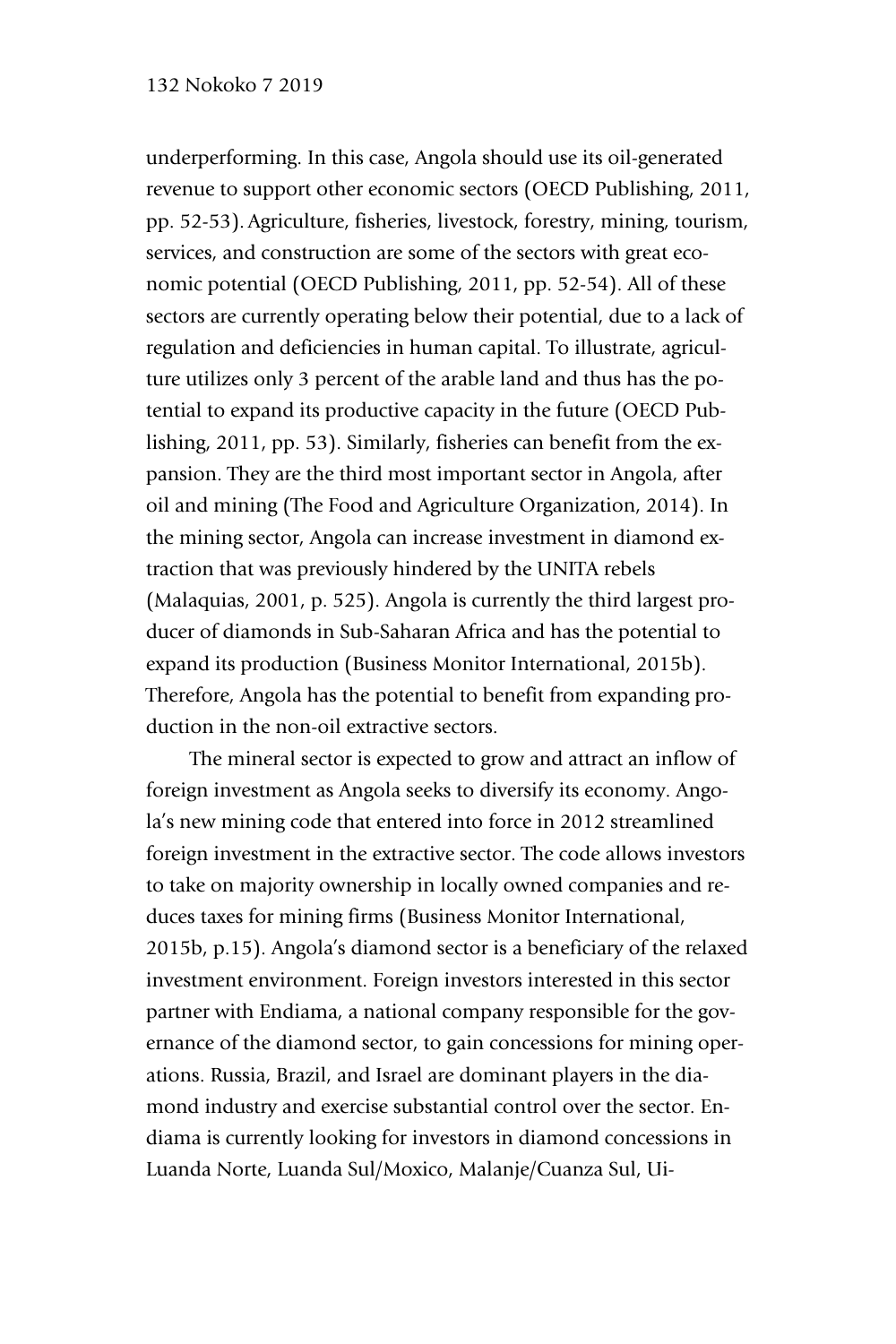ge/Bengo/Zaire, Moxico, and Planalto Central provinces (Endiama, 2016). These concessions provide an opportunity for new investors to enter Angola's mining sector. As hydrocarbon prices remain low, the mining sector will continue to benefit from the relaxed investment environment. According to media reports, Russian companies remain the largest investors in the diamond sector as foreign investors face an unfavourable market environment, which will be reversed with the help of new regulations drafted in 2018 (Eisenhammer, 2018b).

Similarly, agriculture may regain an important role in Angola's economy. In 2018, the World Bank (2018) announced that it will give Angola a loan worth \$130 million USD to support the development of commercial agriculture under the *Commercial Agriculture Development Project*. This loan covers over half of the estimated cost of the project - \$230 million USD. The feasibility study prepared by the World Bank notes that Angola has supportive environmental conditions that have substantial potential for agricultural development, as only 8 percent of arable land is currently cultivated. This 8 percent accounts for 5 percent of GDP and over 9 percent of income for rural Angolans (The World Bank, 2016). Since Angola's agriculture was decimated during the war, the country was initially dependent on imports of foodstuffs, which negatively impacted local food security (The World Bank, 2016). The revival of agriculture with local and foreign support will have substantial benefits for Angola.

Under Dos Santos' leadership, the Angolan government made an early commitment to support diversification in the 2014 election and in the Plano Nacional de Desenvolvimento 2013-2017 (National Developmental Plan, 2013-2017) (Ministério do Planeamento e do Desenvolvimento Territorial, 2012). Diversification was first mentioned in *The National Medium Term Plan for 2009-2013* but remained on the sidelines of Angola's development strategy (Da Rocha et al., 2014). Commitments to pursue economic diversification were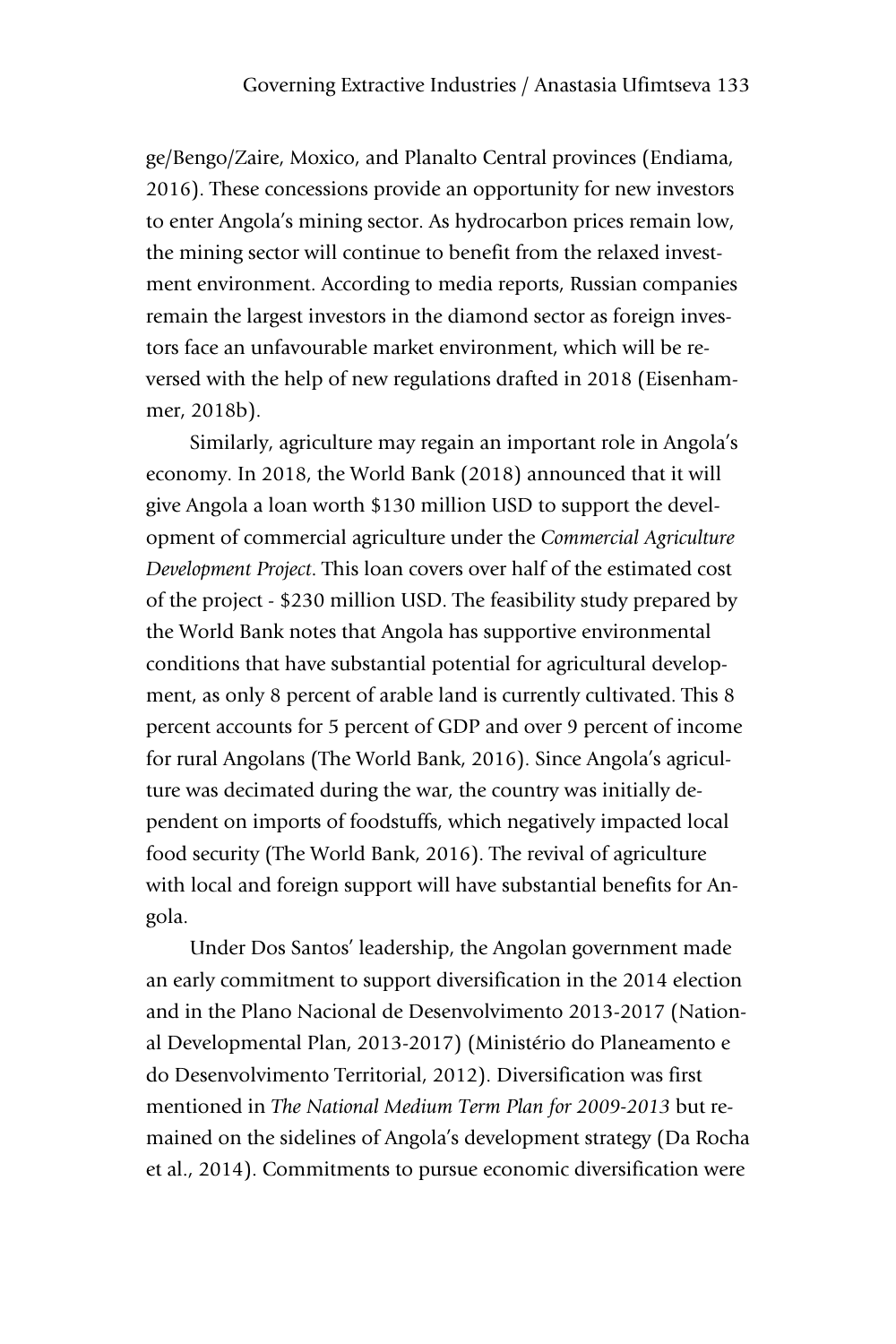-

renewed by Joâo Lourenço after he assumed Presidential office in 2017. In his inaugurate speech, the new president stressed the importance of economic diversification for the economic well-being of the country (Lourenço, 2017). In light of these promises, it is important to consider the potential changes in Angola's governance under the new leadership that may have ramification for the economy.

The commitment of the new administration to economic diversification is enshrined in two core strategic documents— "Macroeconomic Stabilization Program 2017-2018" (Government of Angola, 2018a) and the "National Developmental Plan 2018-2022" (Government of Angola, 2018b). Under Lourenço's leadership, the government turned to the international community and investors to achieve economic diversification. An example of this is Angola's growing relationships with Germany (Agência Angola Press, 2018) and international organizations, such as the IMF and the World Bank. It is plausible to conclude that international actors may play an important role in the country's objective to develop the nonfossil fuel sectors of Angola's economy.

As a president and a newly-elected leader of the MPLA, João Lourenço plays a central role in steering the economy away from the neopatrimonial model. Immediately after the election, Lourenço made a commitment to change the policies adopted by the Dos Santos regime. At the sixth congress of the MPLA, Lourenço made a commitment to eradicating "corruption and nepotism…that have taken place over the last few years" (Africa Research Bulletin, 2018). After assuming leadership, the new leader of the MPLA has replaced ministers connected to Dos Santos and Dos Santos' family members from the leadership positions<sup>2</sup> in Angola's leading organizations and companies (Africa Research Bulletin, 2018; Vines, 2018; Pilling,

<sup>2</sup> Isabel dos Santos left Sonangol and José Filomeno dos Santos was dismissed from his Chairman position at the Fundo Soberano de Angola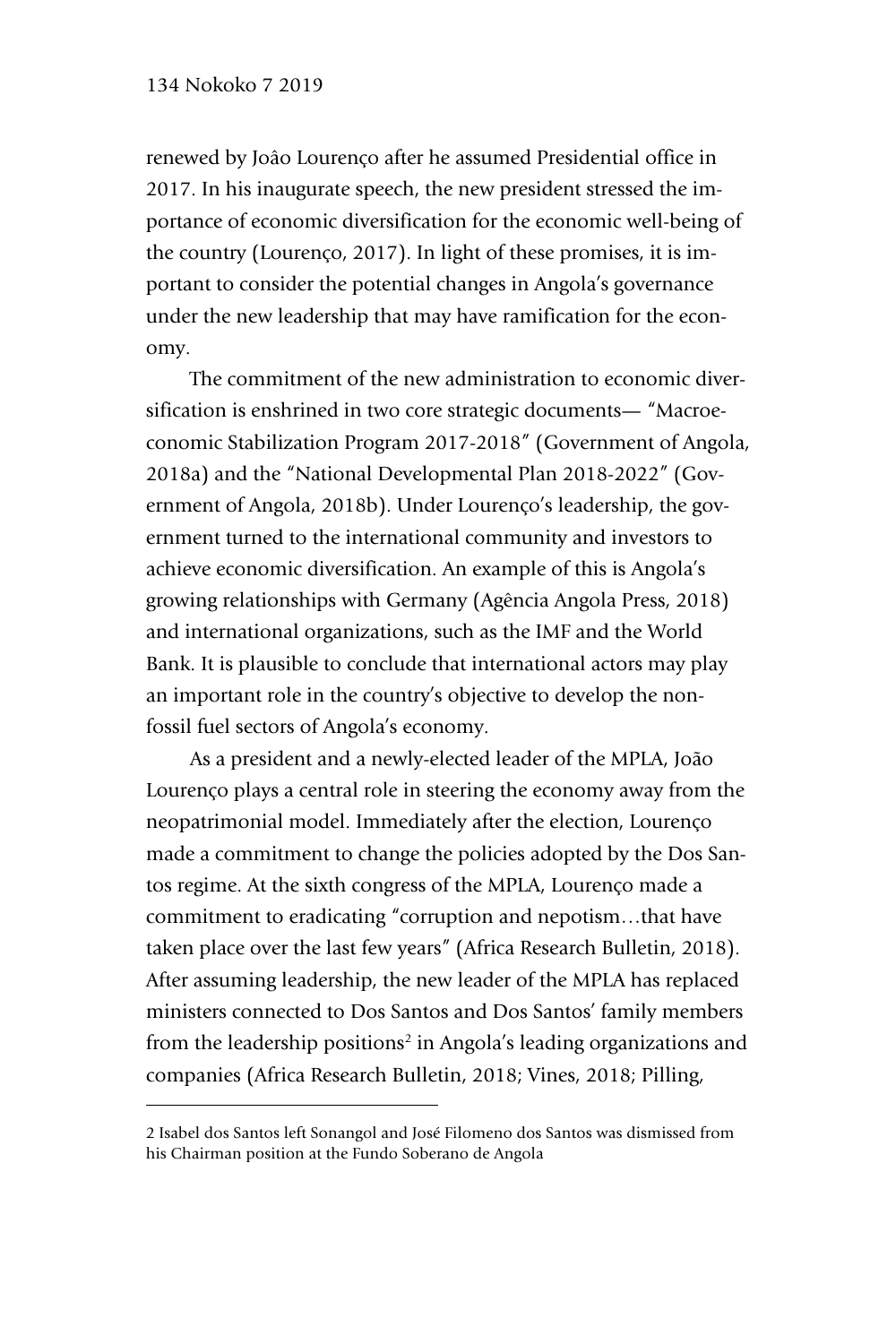2018a). By liberalizing the economy from the grip of the old ruling elite, Lourenço has created room for economic reforms (Pilling, 2018a). Lourenço's administration also added progressive laws to repatriate illegally obtained financial resources of Angola's nationals (Government of Angola, 2018c) and to raise capital levels (Almeida & Mendes, 2018). After loosening the grip of the previous regime on the economy, Lourenço concentrated his efforts on attracting new foreign and domestic capital to support economic diversification (Pilling, 2018a).

This change has been positively received by the international community. The Managing Director of the IMF, Christine Lagarde, has welcomed political reforms by referring to Angola's efforts to reduce corruption and increase checks and balances (IMF, 2018a). IMF promised to support Angola's efforts to reform. IMF's support translated to \$3.7 billion USD extended arrangement to support Angola's macroeconomic reforms, including diversification (IMF, 2018b). As noted earlier, Angola's reforms are also supported by the World Bank, which supports the Commercial Agriculture Development Project in Angola (The World Bank, 2018). Along with the return of international donors, the IMF's and World Bank's financial support may help Angola to improve its economic woes. International support will have to be matched by domestic efforts to support governance arrangements.

While several initiatives to promote economic diversification are in place, there are several constraints that inhibit Angola's diversification from occurring. A potential limitation to Angola's diversification is the over-specialization on a single economic sector/commodity that attracts substantial foreign investment (OECD Publishing, 2011, p. 11). This problem is compounded by Angola's loss of biodiversity and arable land, which were severely damaged during the civil war due to the presence of landmines (OECD Pub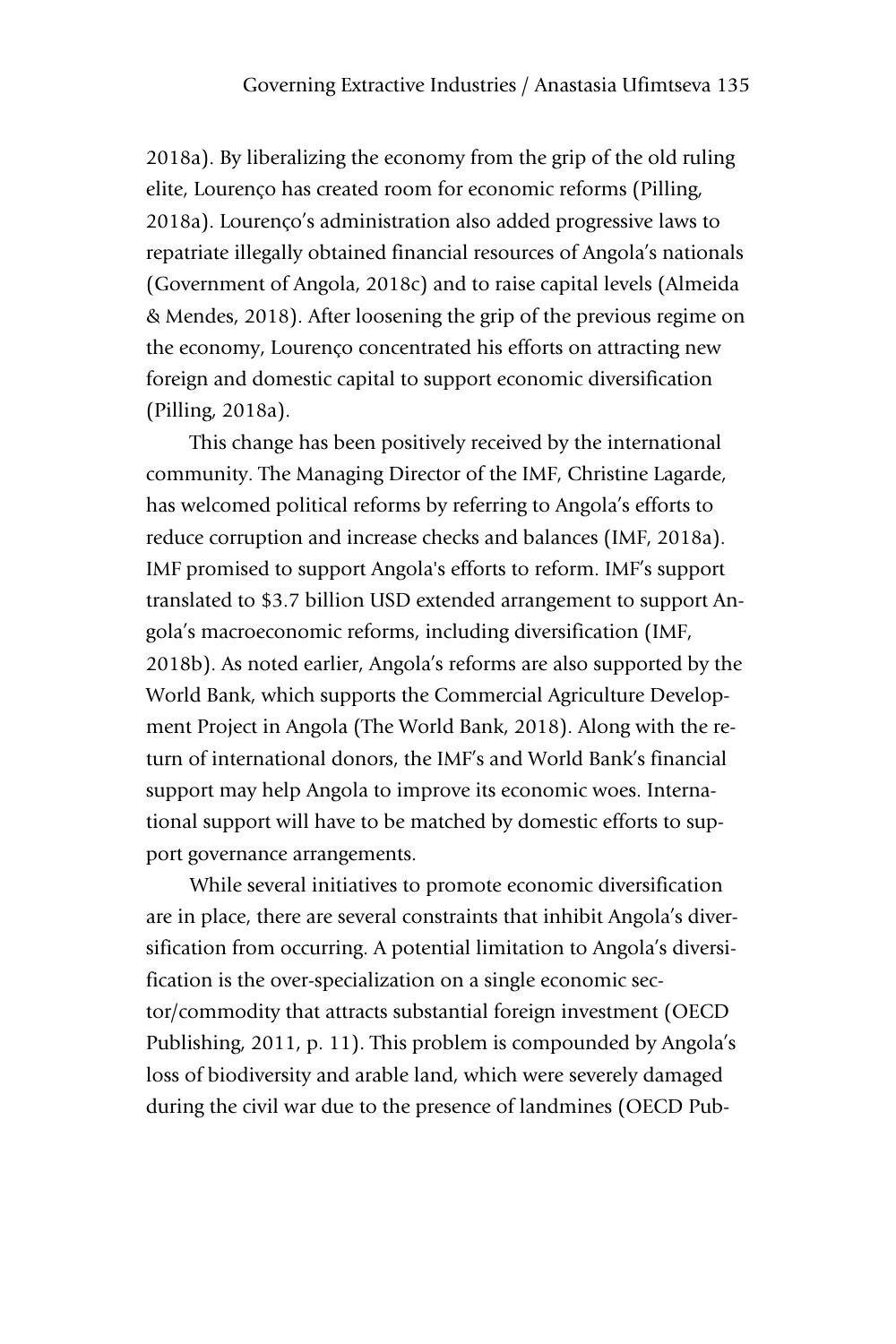lishing, 2011, p. 57). The commercial development of agriculture is also hindered by the issues linked to land tenure/property rights<sup>3</sup> that arise due to regulatory gaps, which increase vulnerabilities of landowners to land grabbing. Another issue is associated with a lack of infrastructure that is necessary to support other economic activities, such as tourism. Angola is currently ranked at the bottom (139<sup>th</sup>) out of 144 countries) of the *Travel and Tourism Competitiveness Index Ranking* (World Economic Forum, 2015). If the government develops infrastructure, Angola will likely benefit from the tourism sector, which is backed by the United Nations Development Programme and is part of the domestic tourism programme.

Certain economic sectors, such as tourism and agriculture, will require substantial time and effort to be rebuilt. A central problem that underlined the inability to diversify is linked to governance. International agencies note that Angola's efforts to diversify its economy were hindered by weak governance structure, and corruption (IEA, 2006, p. 30). This problem may be corrected by the new government under Lourenço as discussed in the earlier paragraphs. If political concerns related to corruption and mismanagement of the economy will be alleviated, Angola will have a chance to support the aforementioned economic activities.

## Conclusion

Angola's economy is currently overly-dependent on the extraction of hydrocarbons, which are associated with the resource curse. Although other natural resources are also extracted, they assume a secondary role in Angola's economy. This paper proposed that Angola's dependence on a single commodity leads to negative economic, political, and social outcomes. Since commodity prices are volatile

-

<sup>3</sup> For more information, see the work of The Lutheran World Federation on land grabbing in Angola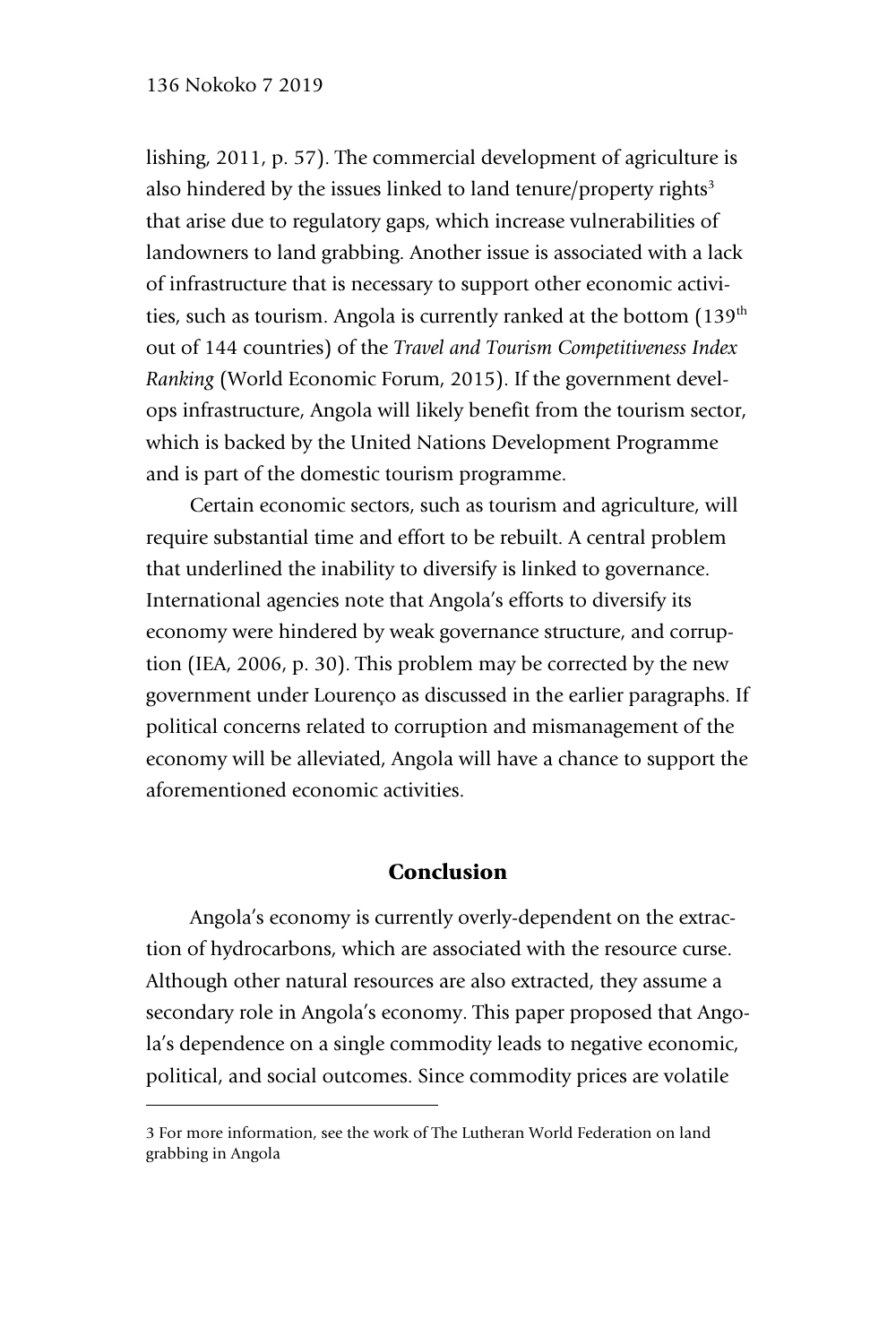and cyclical, dependence on a single commodity is economically unsustainable (Ross, 2012). A recent drop in oil prices has exposed problems of economic overreliance on a single commodity. A decline in commodity prices served as a warning sign. It suggested that a development model based on a single commodity is prone to economic instability. In light of the falling oil revenue, Angola's economy showed signs of unsustainable development based on excessive spending of revenue or borrowed funds backed by the oil collateral. Even in periods of high prices, resource extraction remains problematic. For example, high oil prices are associated with the Dutch Disease, which decreases the competitiveness of non-petroleum economic sectors. Thus, economic diversification may contribute to a more balanced economy. However, as demonstrated in this paper, economic diversification is a complex process and requires a strong commitment from the government and corporate actors.

This paper argued that Angola can attain a balanced model of development if it diversifies its economy from dependence on a single commodity - petroleum. As I proposed in this paper, diversification can be achieved by pursuing a dual-track strategy by diversifying within the petroleum industry and by diversifying outside of this sector. Whereas the Dos Santos administration seemed more interested in economic control than diversification, President Lourenço has taken a number of steps towards broadening the Angolan economy. The change in the political guard may not correct the political curse unless a proactive policy is implemented by the new elite to correct economic mismanagement of the past decades. Current media reports indicate that several economic changes are taking place, including the dismantling of monopolies close to the Dos Santos regime and higher capital requirements for banks (Pilling, 2018b). The change that is afoot needs to be expedited and expanded beyond the replacement of the old political regime with new elites, which may continue following the same path (Cotterill, 2018). While some observers are more skeptical than others about political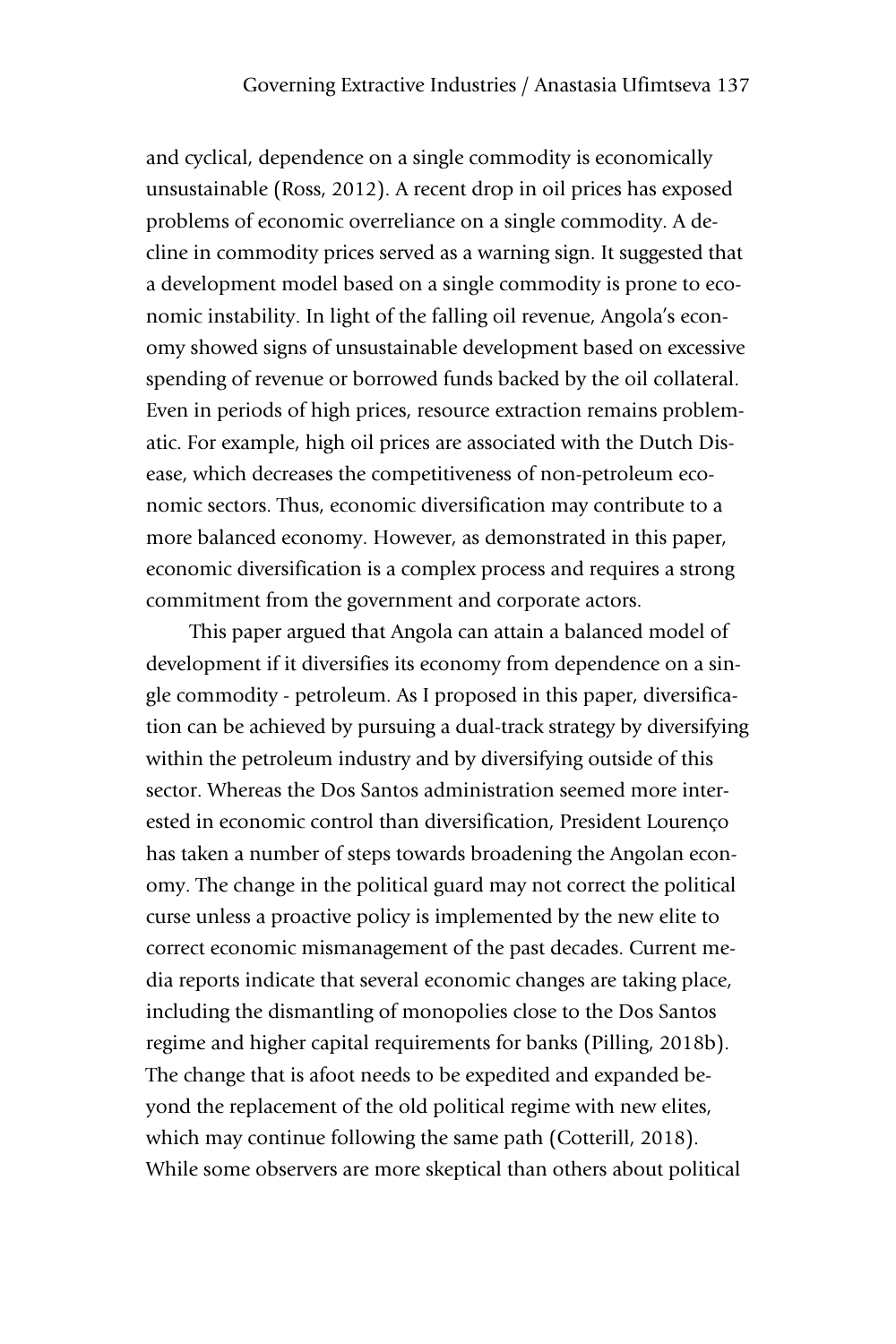changes, it is plausible that by correcting underlying political issues Angola's economy will climb out of the crisis.

The change will rest on the ability of the new administration to implement the necessary political and economic framework to promote other economic sectors, such as agriculture and mining. With the support of foreign investors, Angola's government has succeeded in developing the LNG sector but was less successful in promoting domestic refining capacity. Although the inter-sectoral diversification is beneficial, it will not reduce Angola's vulnerability to fluctuating commodity prices. To avoid this, Angola needs to diversify into non-fossil fuel sectors, such as diamond mining, agriculture, and tourism, among others. Additionally, Angola can benefit by diversifying its investors, trade partners and aid donors. For example, China's rising influence in Angola is linked to the expansion of local infrastructure (Habiyaremye, 2013). New investors, partners, and donors may help Angola's economy to diversify by investing and promoting other economic activities that do not focus on resource extraction.

### References

- Al-Kuwārī. K. (2012). The visions and strategies of the GCC countries from the perspective of reforms: The case of Qatar. *Contemporary Arab Affairs*, 5(1), 86-106.
- Almeida, H. and C. Mendes. (2019). Angola Central Bank Chief May Close More Lenders Amid Reform. *Bloomberg*, January 16 2019. Retrieved from:
- AFDB, OECD and UNECA. (2014). *African Economic Outlook – Angola 2014,* OECD Development Centre and African Development Bank, Paris. Retrieved from: https://www.afdb.org/fileadmin/uploads/afdb/Documents/Publicati ons/AEO2014\_EN.pdf
- Africa Research Bulletin. (2018). ANGOLA: MPLA congress. *Africa Research Bulletin: Political, Social and Cultural Series* 55 (9): 22009A-10A.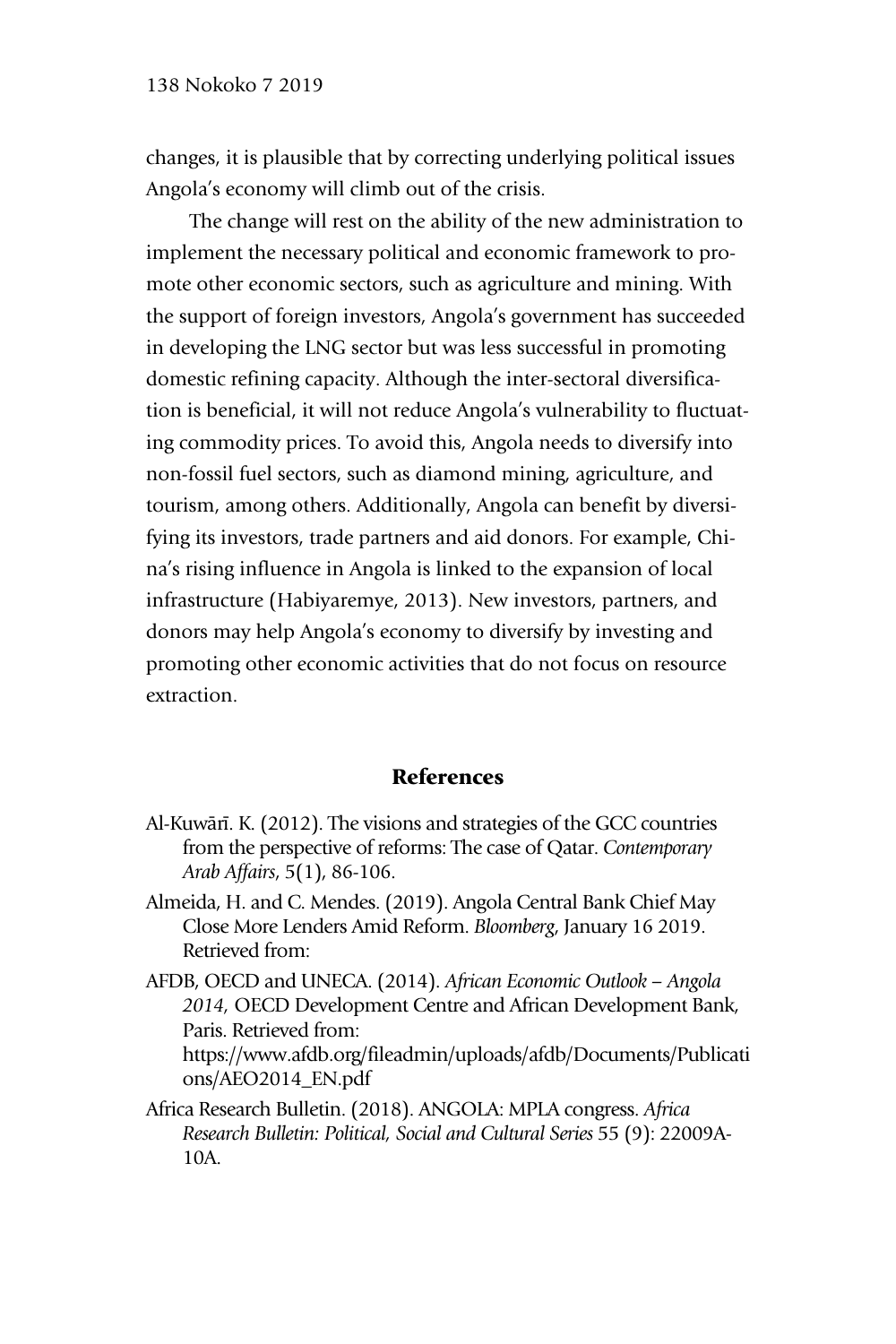Agência Angola Press. (2018). Angola Seeks Strengthened German Investment *Agência Angola Press*, 22 August 2018. Retrieved from: http://www.angop.ao/angola/en\_us/noticias/economia/2018/7/34/ Angola-seeks- strengthened-German-investment,3f8acfb9-75b5- 4df9-a4ce-1475fd7a2ada.html

Aguilar, R., & Goldstein, A. (2009). The chinisation of Africa: The case of Angola. *World Economy*, *32*(11), 1543-1562.

Amundsen, I. (2014). Drowning in Oil: Angola's Institutions and the "Resource Curse". *Comparative Politics*, *46*(2), 169-189.

Angola Hub. (2015). *Private Investment in Angola Has New Regulations*, Retrieved from: http://www.angolahub.com/index.php/en/angolanews/3370-private-investment-in- angola-has-new-regulations

Angola LNG. (2017). *Latest News.* Retrived from: https://www.angolalng.com/en/news/press- releases/

Auty, R.M. (1990). *Resource Based Industrialization: Sowing the Oil in Eight Less Developed Countries,* Oxford: Clarendon Press.

Bardi, U. (2009). Peak oil: The four stages of a new idea. *Energy*, *34*(3), 323-326.

BBC news. (2010). Chinese workers attacked in Angola's Cabinda province, *BBC News* Retrieved from: http://www.bbc.com/news/world-africa-11741356

Botchway, F. N. (2011). *Natural resource investment and Africa's development*. Northampton, MA; Cheltenham, UK; Edward Elgar.

Brunnschweiler, C. N., & E. H. Bulte (2008). The resource curse revisited and revised: A tale of paradoxes and red herrings. *Journal of environmental economics and management* 55(3): 248-264.

Business Monitor International. (2015a). *Angola Operational Risk Report Q1. (*Part of BMI's Industry Report & Index Series).

Business Monitor International. (2015b). *Angola Mining Report Q1 2016, Includes 5 -year forecasts to 2019*.

Business Monitor International. (2017). *Angola Oil & Gas Report Q1 2018 ; Includes 10-year forecast to 20126.*

Collier, P., & A. Hoeffler. (2006). *The political economy of secession*: 37-59.

Coroado, H. (2016). Angola Faces Health Crisis as Oil Price Fall Leads to Cutbacks *Reuters,* February 11, 2016. Retrieved from: https://af.reuters.com/article/africaTech/idAFKCN0VK1AP.

Cotterill, J. (2018) Angola's president tightens his grip on power *Financial Times.*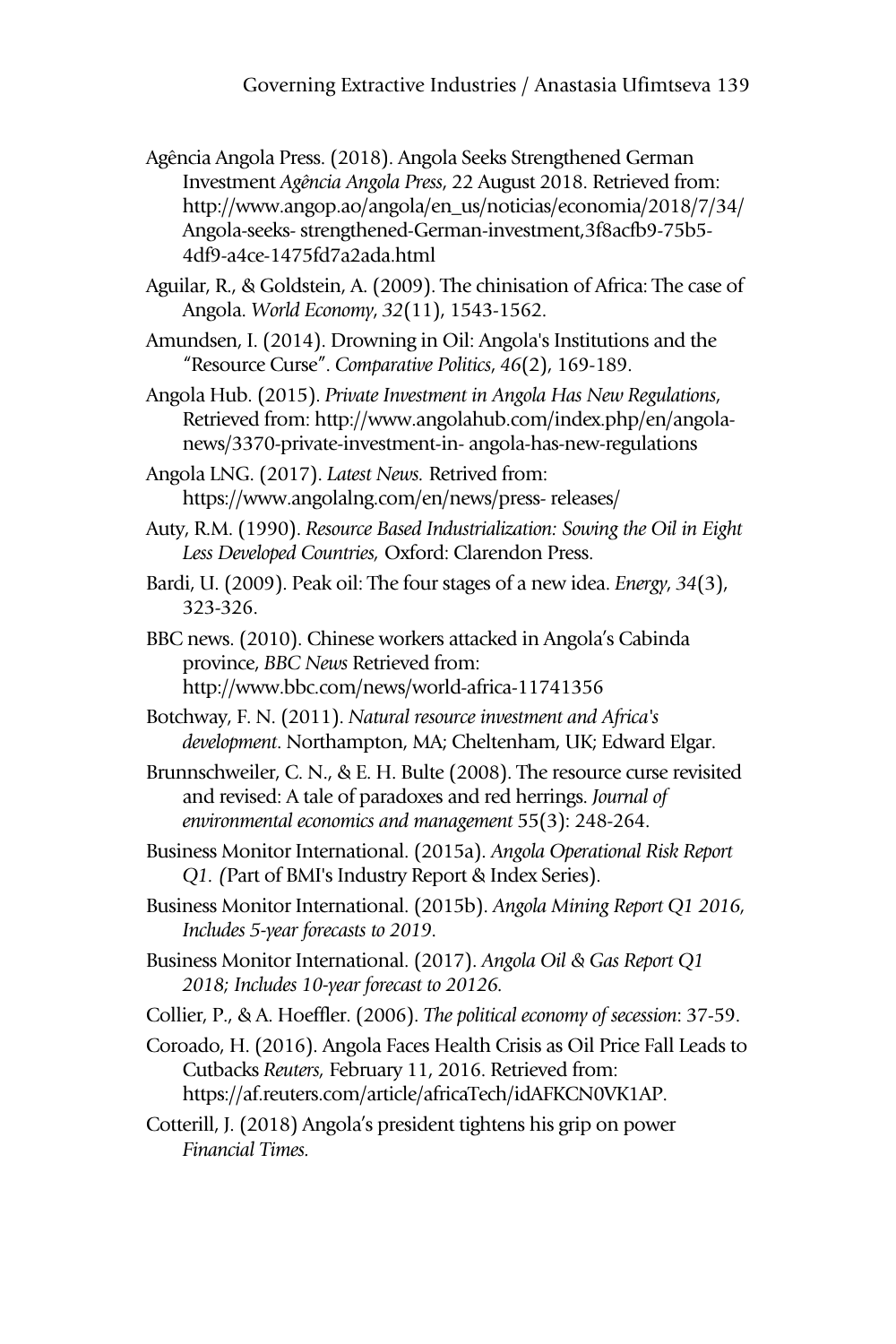- Da Rocha, A., R. Santos, L. Bonfirm, F. Miguel Paulo, I. Kolstad, & A. Wiig. (2014). *Diversification of the Angolan Economy*. CMI Chr. Michelsen Institute. Retrieved from http://www.cmi.no/publications/file/5212-diversification-of-theangolan- economy.pdf
- EIA, U.S. Energy Information Administration. (2015). *Country Analysis Brief: Angola*. Retrieved from: https://www.eia.gov/beta/international/analysis\_includes/countries\_ long/Angola/angola.p df
- Eisenhammer, S. (2018a). Angola cuts tax rates for development of marginal oil fields, *Reuters,* May 22, 2018. Retrieved from: https://af.reuters.com/article/investingNews/idAFKCN1IN0SN-OZABS?feedType=RSS&feedName=investingNews&utm\_source=fee dburner&utm\_me dium=feed&utm\_campaign=Feed:+reuters/AFRICAbusinessNews+( News+/+AFRICA+/ +Business+News)&&rpc=401)
- Eisenhammer, S. (2018b) Exclusive: Angola plans rough diamond sale revamp to draw investment, June 29, 2018b. Retrieved from: https://www.reuters.com/article/us-angola- diamondsexclusive/exclusive-angola-plans-rough-diamond-sale-revamp-todraw- investment-idUSKBN1JP1O4
- Endiama. *Areas where to invest.* Endiama website. Retrieved from: http://www.endiama.co.ao/en/investing/areas-to-invest/areaswhere-to-invest/64
- Ernst and Young. (2015). *Angola Enacts New Private Investment Law*. *Global Tax Alert.* Retrieved from: http://www.ey.com/Publication/vwLUAssets/Angola\_enacts\_new\_Pr ivate Investment L aw/\$File/2015G\_CM5685\_Angola%20enacts%20new%20Private% 20Investment%20La w.pdf.
- England, A. (2015). Angola seeks \$10bn for infrastructure despite oil price collapse. *FT.Com*.
- The Food and Agriculture Organization (FAO). (2011). Fishery and Aquaculture Country Profiles. Angola *Country Profile Fact Sheets.* in: *FAO Fisheries and Aquaculture Department*. Rome. Updated 2014. Retrieved from: http://www.fao.org/fishery/facp/AGO/en
- García-Rodríguez, J. L., F. J. García-Rodríguez, C. Castilla-Gutiérrez, & S. Adriano Major. (2015). Oil, Power, and Poverty in Angola. *African Studies Review* 58, (01), 159-176.
- Gelb A. (1988) *Windfall Gains: Blessing or Curse?* Oxford, UK: Oxford University Press.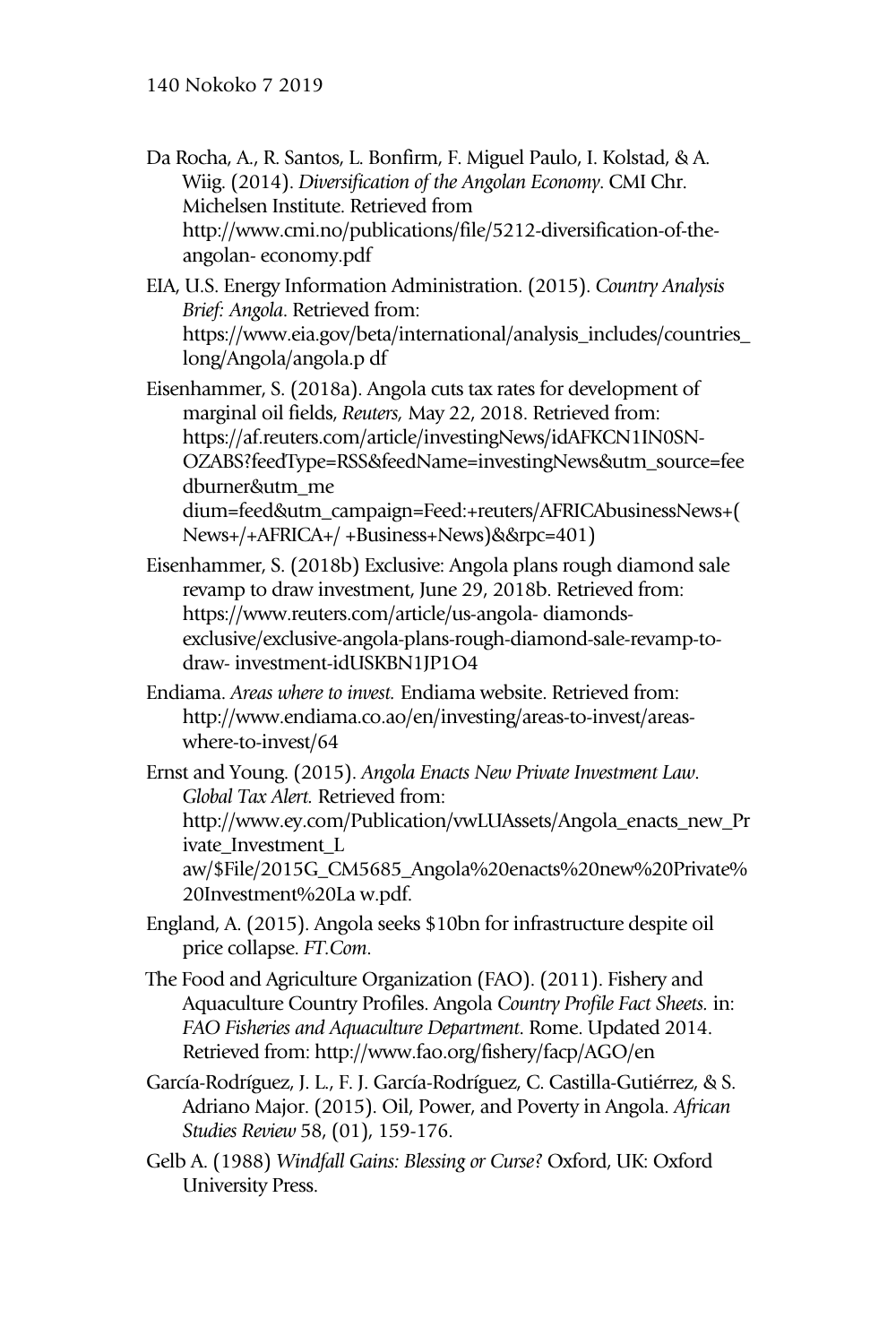- Government of Angola. (2018a). *Macroeconomic Stabilization Program 2017 -2018* . Retrieved from: http://www.governo.gov.ao/VerPublicacao.aspx?id=1665
- Government of Angola. (2018b). *National Development Plan 2018 -2022*. Retrieved from: http://www.governo.gov.ao/VerPublicacao.aspx? id=1661
- Government of Angola. (2018c). *The Newspaper of the Republic,* 1, N. 92. Retrieved from: http://www.ucm.minfin.gov.ao/cs/groups/ public/documents/document/zmlu/mdqy/~edisp /minfin042565.pdf
- Guimarães, F. A. (2016). *The Origins of the Angolan Civil War: Foreign Intervention and Domestic Political Conflict, 1961-76. Springer.*
- Habiyaremye, A. (2013). 'Angola-mode' Trade Deals and the Awakening of African Lion Economies. *African Development Review* 25(4), 636- 647.
- Harvey, D. (2005). *The New Imperialism*, Oxford University Press, Oxford; New York.
- Heller, P. R. P. (2011). Angola's Sonangol dexterous right hand of the state in Victor, D.G., D.R. Hults, and M.C. Thurber, eds. *Oil and governance: state-owned enterprises and the world energy supply*. Cambridge University Press.
- IEA (International Energy Agency). (2006). *Angola: Towards an energy strategy*. Paris: International Energy Agency.
- International Monetary Fund (IMF). (2015). Angola: 2015 Article IV Consultation – Press Release; Staff Report; and Statement by the Executive Director for Angola. *Country Report No. 15 /301*: 1-4. *Imf.org*., 14 Oct. 2015. Retrieved from: https://www.imf.org/external/pubs/ft/scr/2015/cr15301.pdf
- International Monetary Fund (IMF). (2018a). Statement by IMF Managing Director Christine Lagarde at the Conclusion of her Visit to Angola, *Press Release No. 18 /490.* Retrieved from: https://www.imf.org/en/News/Articles/2018/12/26/pr18490 angola-statement-by- imf-managing-director-christine-lagarde-atthe-conclusion-of-her-visit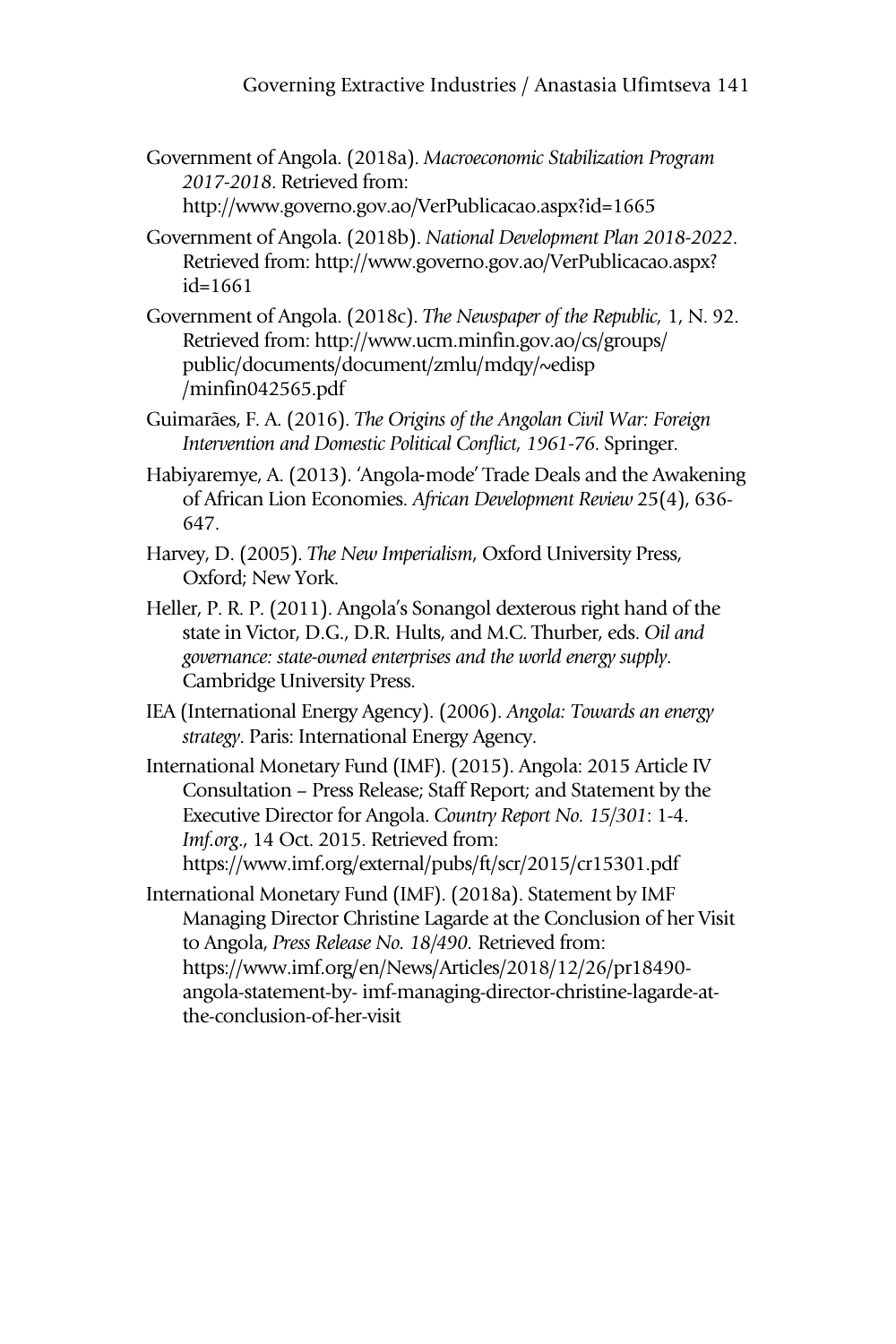International Monetary Fund (IMF). (2018b). IMF Executive Board Approves US\$3.7 Billion Extended Arrangement Under the Extended Fund Facility for Angola. *Press Release No.18 /463.* Retrieved from: https://www.imf.org/en/News/Articles/2018/12/07/pr18463imf-

executive-board- approves-extended-arrangement-under-theextended-fund-facility-for-angola

- Isham, J., M. Woolcock, L. Pritchett, & G. Busby (2005). The varieties of resource experience: natural resource export structures and the political economy of economic growth. *The World Bank Economic Review* 19(2), 141-174.
- Jensen, N., & L. Wantchekon. (2004). Resource wealth and political regimes in Africa. *Comparative political studies* 37(7), 816-841.
- Karl L. T. (1997). *The Paradox of Plenty: Oil Booms and Petro-States*. Berkley, CA: University of California Press.
- KPMG Angola. (2014). *Tax Reform in Angola: New Tax Codes - Main Changes.* Angola: KPMG Angola. Retrieved from: https://www.kpmg.com/PT/pt/IssuesAndInsights/ArticlesPublicatio ns/TaxNews/Docume nts/201 4/141106en.pdf
- Le Billon, P. (2001). Angola's political economy of war: The role of oil and diamonds, 1975- 2000. *African Affairs* 100 (398), 55-80.
- Lederman, D., & W. F. Maloney (2008). In search of the missing resource curse. *Economía* 9(1), 1-56.
- Leite, C.A., & J.Weidmann. (1999). Does mother nature corrupt? Natural resources, corruption, and economic growth. *Natural Resources, Corruption, and Economic Growth (June 1999). IMF Working Paper* 99/85.
- Lourenço, J. (2017). *Scurso Pronunciado Pelo Dr. João Lourenço, na Cerimónia de Investidura Como Presidente da República de Angola.*  Retrieved from: https://www.ambasciatangolana.com/upload/e4/e4da3b7fbbce234
	- 5d7772b0674a318d5/f3 65cce96a7a6bdb61e3f9191ff8c7d0.pdf
- Malaquias, A. (2001). Making war & lots of money: The political economy of protracted conflict in Angola. *Review of African Political Economy* 28(90), 521-536.
- Mecagni, M. M., Corrales, M. J. S., Dridi, M. J., Garcia-Verdu, M. R., Imam, P. A., Matz, M. J., & Narita, M. M. (2015). *Dollarization in Sub-Saharan Africa: Experiences and Lessons*. International Monetary Fund.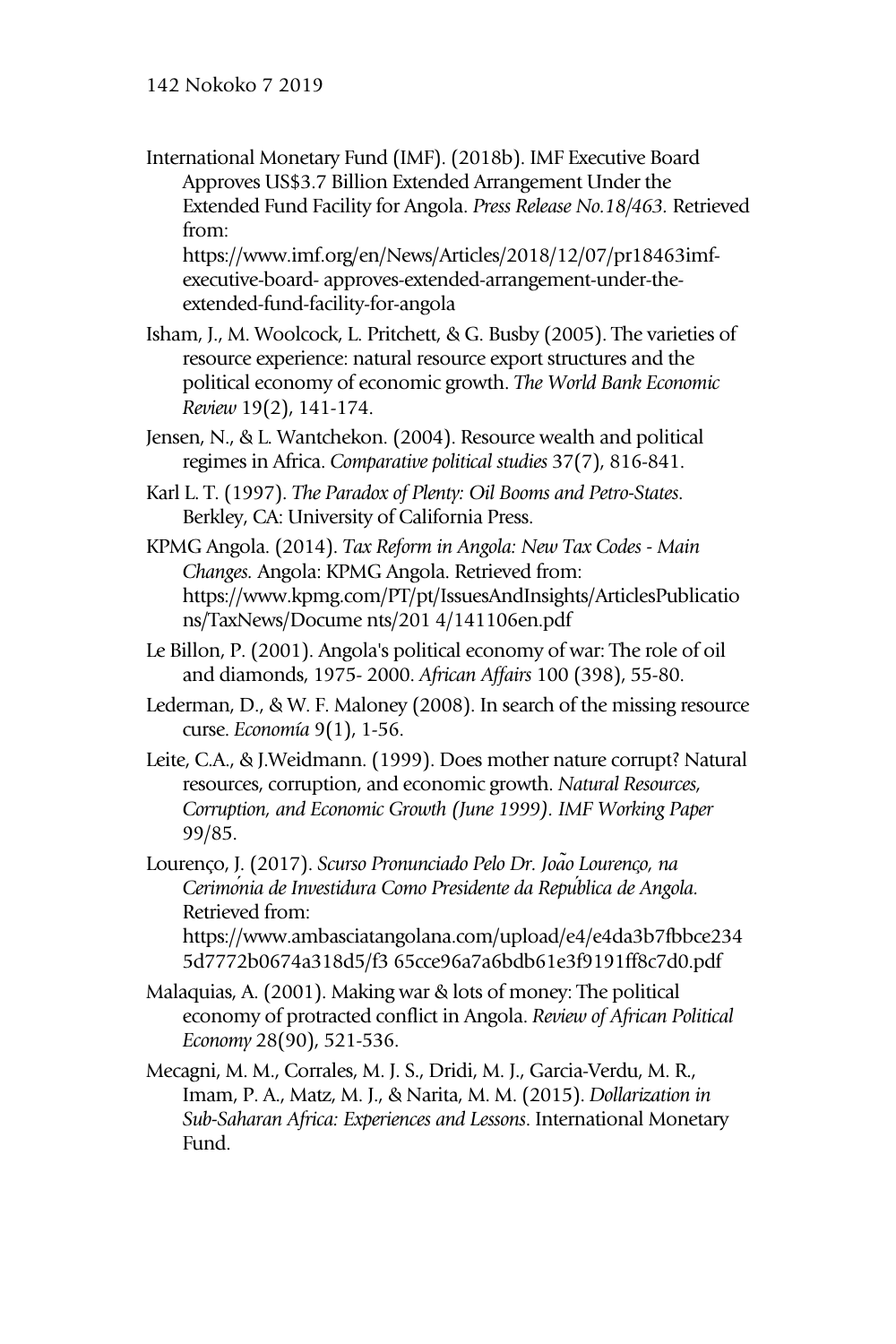Mendes, C. (2015). Angolan Government Cuts Spending by 50% as Oil Revenue Plunges, *Bloomberg.* Retrieved from: http://www.bloomberg.com/news/articles/2015-10- 15/angolangovernment-cuts-spending-by-50-as-oil-revenue-plunges

Mercer Survey. (2015). *2015 Cost of Living Rankings*. New York. Retrieved from: http://www.mercer.com/newsroom/cost-of-living-survey.html

Miranda, C. A. & Associados Socidade de Advogados (2004). *Republic of Angola: Petroleum Activities* Law. English Translation. Retrieved from: http://www.eisourcebook.org/cms/files/attachments/other/Angola% 20Petroleum%20Acti vities%20Law,%202004.pdf Articles 3 and 4.

Morakabati, Y., Beavis, J., & Fletcher, J. (2014). Planning for a Qatar without oil: Tourism and economic diversification, a battle of perceptions. *Tourism Planning & Development*, 11(4), 415-434.

- Muzima, J. (2018). Angola. *2018 African Economic Outlook.* Retrieved from: *https://www.afdb.org/fileadmin/uploads/afdb/Documents/Generic-Documents/country\_notes/Angola\_country\_note.pdf*
- Ministry of Planning and Territorial Development [Ministério do Planeamento e do Desenvolvimento Territorial]. (2012). *National Development Plan (Plano Nacional de Desenvolvimento 2013-2017 )*. Retrieved from:

www.governo.gov.ao/download.aspx?id=1264&tipo=publicacao

- Natural Resource Governance Institute (NRGI). (2017). *Angola.*  Retrieved from: http://www.resourcegovernance.org/countries/ africa/angola/overview
- Observatory of Economic Complexity. (2013). Export Destinations of Crude Petroleum from Angola. *The Observatory of Economic Complexity*. MIT Media Lab. Retrieved from: http://atlas.media.mit.edu/en/profile/country/ago/
- OECD. (2011). *Economic diversification in Africa: A review of selected countries*. Paris: OECD.
- Oil and Gas editors. (2014). Angola's Sonangol secures \$2 billion loan for refinery, other projects. *Oil and Gas Journal.* Retrieved from: http://www.ogj.com/articles/2014/12/angola-s-sonangol-secures-2 billion-loan-for- refinery-other-projects.html
- Oil and Gas: Angola. (2013). *Africa Research Bulletin: Economic, Financial and Technical Series* 50(6), 20034A-6C.
- Oil and Gas: Angola. (2014a). *Africa Research Bulletin: Economic, Financial and Technical Series* 50(12), 20252C-3C.
- Oil and Gas: Angola. (2014b). *Africa Research Bulletin: Economic, Financial and Technical Series* 51(7), 20504C-5C.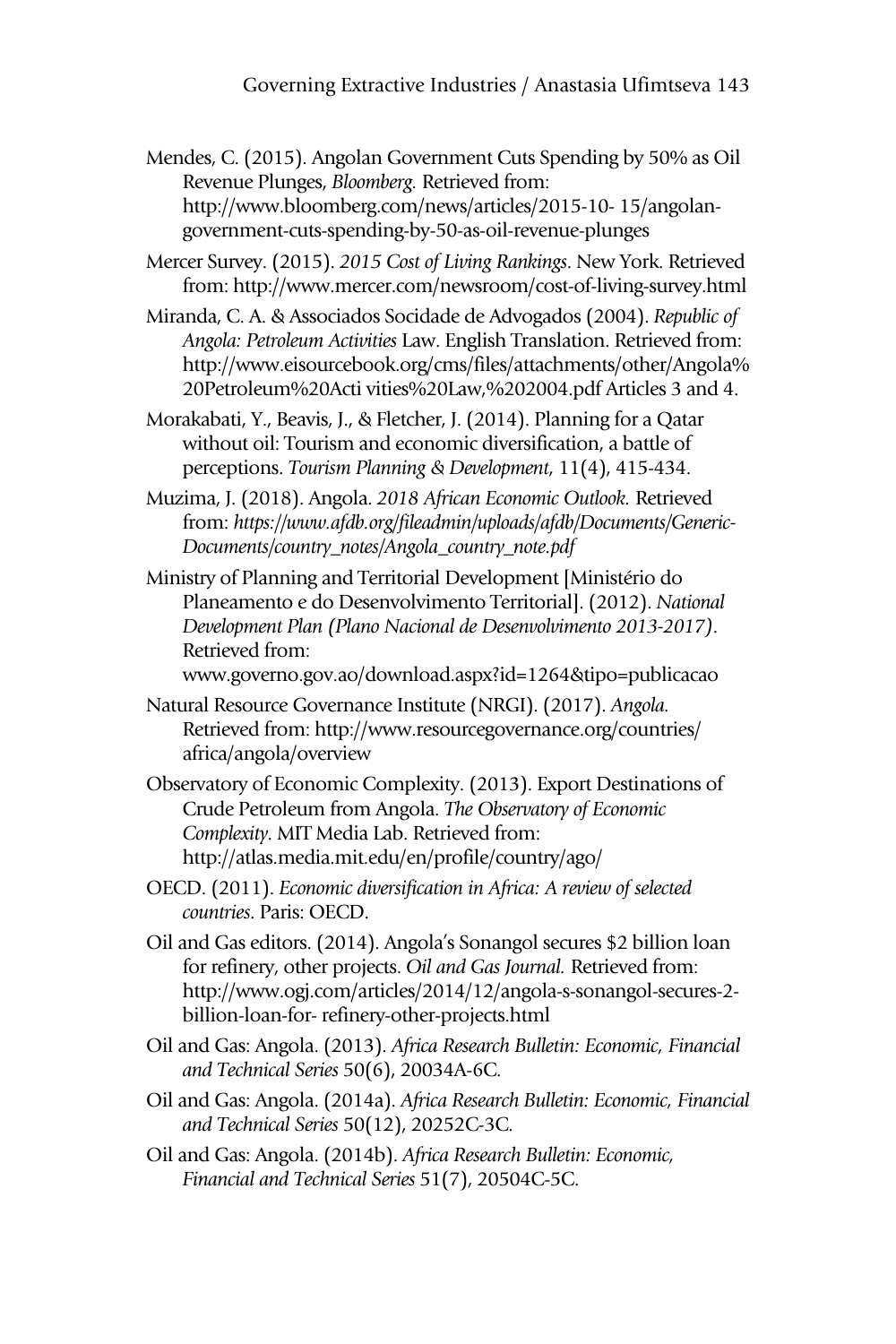- Oil and Gas: Angola. (2015a). *Africa Research Bulletin: Economic, Financial and Technical Series* 52(2), 20757A-C.
- OPEC (Organization of the Petroleum Exporting Countries), (2018). *Angola Facts and Figures*. Retrieved from: https://www.opec.org/opec\_web/en/about\_us/147.htm
- Ovadia, J. S. (2014). Local Content and Natural Resource Governance: The Cases of Angola and Nigeria. *The Extractive Industries and Society* 1(2), 137-46.
- Pilling, D. (2018a) João Lourenço has a chance to transform Angola *Financial Times*, 10 October 2018.
- Pilling, D. (2018b) Angolan banks told to raise capital or disappear *Financial Times*, 19, October 2018.
- Power, M. (2012). Angola 2025: The future of the 'World's richest poor country' as seen through a Chinese Rear-View mirror. *Antipode* 44 (3), 993-1014.
- Reed, K. (2009). *Crude Existence: Environment and the Politics of Oil in Northern Angola*. Berkeley and Los Angeles: University of California Press.
- Ross, M. (2012). *The oil curse: how petroleum wealth shapes the development of nations*. Princeton University Press.
- Sachs, J. D., & A. M. Warner. (2001). The curse of natural resources. *European economic review* 45(4), 827-838.
- Soares de Oliveira, R. (2016). The struggle for the state and the politics of belonging in contemporary Angola, 1975-2015. *Social Dynamics* 42(1), 69-84.
- The Economist*.* (2011)*.* Anonymous. *Africa's impressive growth: Daily chart*. London: The Economist Newspaper NA, Inc.

The Economist Intelligence Unit. (2015). Economy: Forecast. *Angola.*  Retrieved from: http://country.eiu.com/article.aspx?articleid=1582637342&Country =Angola&topic=Econ omy&subtopic=Forecast&subsubtopic=Policy+trends&u=1&pid=13 53101319&oid=135 3101319&uid=1

The United Nations Conference on Trade and Development (UNCTAD). (2012). New Framework for Incentives. *Investment policy Monitor,*  Retrieved from:

http://investmentpolicyhub.unctad.org/IPM/MeasureDetails?id=408 &rgn=&grp=&t=&s= &pg=1&c=99&dt=&df=&isSearch=true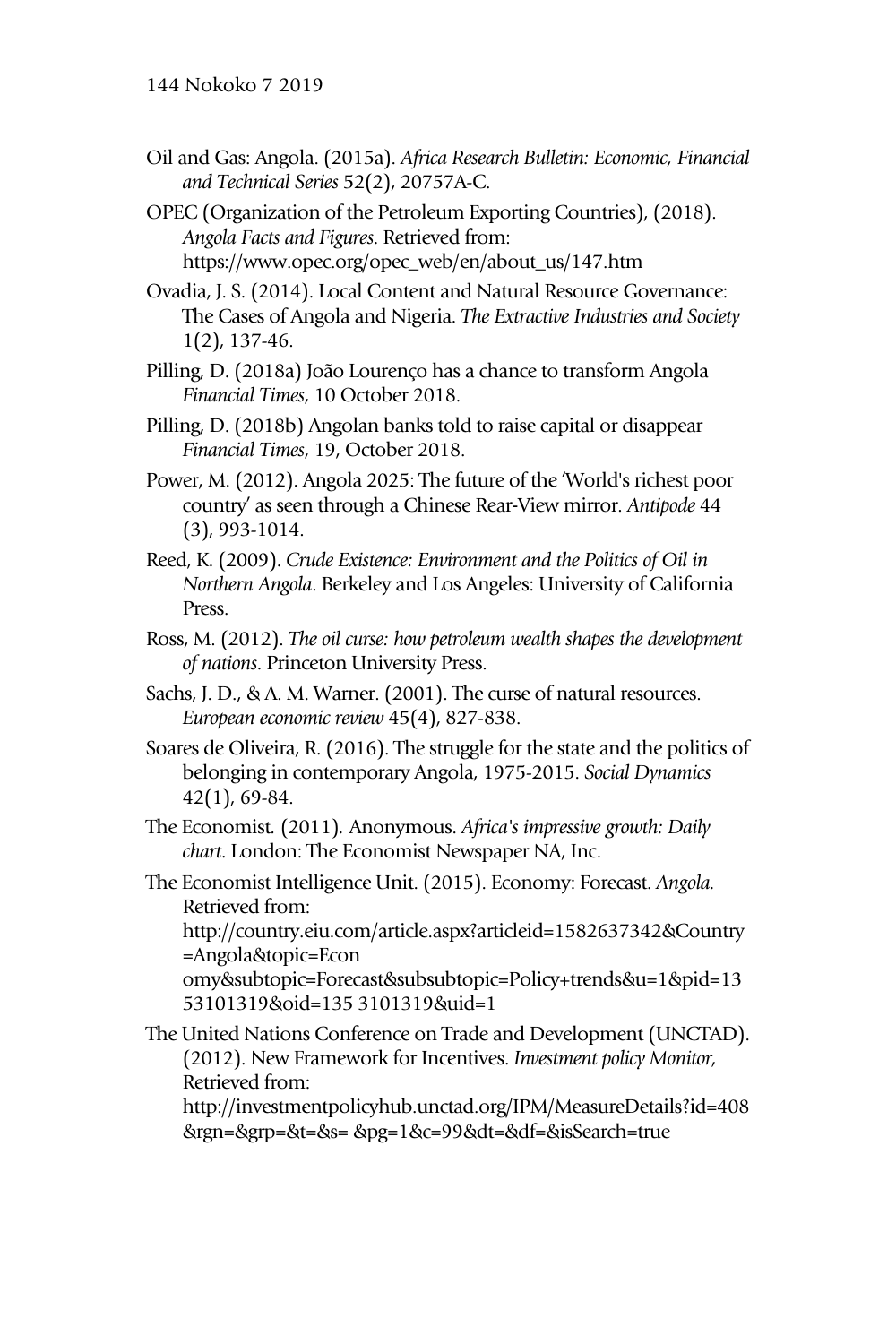- The United Nations General Assembly. (1962). Resolution 1803 (XVII), *Permanent sovereignty over natural resources*, Retrieved from: https://www.ilsa.org/jessup/jessup15/Second%20Batch/G.A%20Res %201803.pdf
- The United Nations Development Programme (UNDP) (2014). *Human Development Reports (HDR)*, United Nations Development Programme (UNDP). Retrieved from: http://hdr.undp.org/en/content/human-development-index-hdi
- The World Bank. (2013). *Angola Economic Update: Economic developments and issues shaping*
- *Angola's future.* Retrieved from: http://www.worldbank.org/content/dam/Worldbank/document/Afr ica/Angola/angola- economic-update-june-2013.pdf
- The World Bank. (2016). *Combined Project Information Documents / Integrated Safeguards Data Sheet (PID/ISDS) Concept Stage* Retrieved from: http://documents.worldbank.org/curated/en/10390147209916340 2/pdf/PIDISDS-CON- Print-P159052-08-25-2016- 1472099157610.pdf
- The World Bank. (2018). Angola: World Bank Supports Commerical Agriculture with \$130 Million. *Press Release,* May 29, 2018. Retrieved from: https://www.worldbank.org/en/news/pressrelease/2018/05/29/angola-world-bank- supports-commercialagriculture-with-130-million
- The World Bank (2018). GDP growth (annual %), *Data,* Retrieved from: https://data.worldbank.org/indicator/NY.GDP.MKTP.KD.ZG?locatio ns=AO
- Turok, I. (2014). Linking urbanization and development in Africa's economic revival. in Parnell, S., and E. A. Pieterse. *Africa's urban revolution*.
- Transparency International. (2014). How Corrupt Is Your Country? *2014 Corruption Perceptions Index*. Transparency International. Retrieved from: http://www.transparency.org/cpi2014/results
- Van der Ploeg, F., & S. Poelhekke. (2010) The pungent smell of "red herrings": Subsoil assets, rents, volatility and the resource curse. *Journal of Environmental Economics and Management*, 60(1), 44-55.
- Vernon, R. (1971) Sovereignty at bay: The multinational spread of US enterprises. *The International Executive,* 13(4).